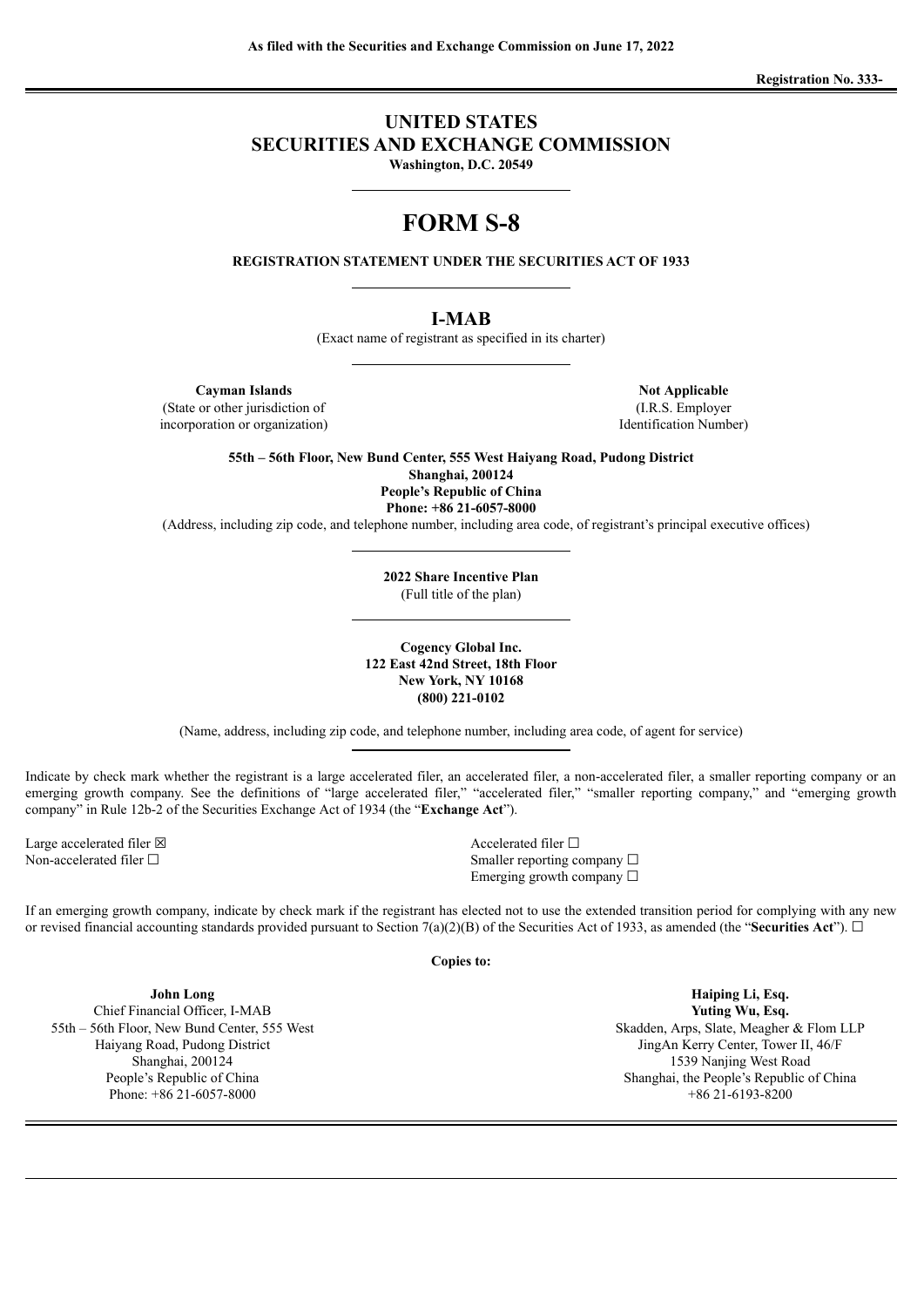#### **PART I INFORMATION REQUIRED IN THE SECTION 10(A) PROSPECTUS**

#### **Item 1. Plan Information\***

#### **Item 2. Registrant Information and Employee Plan Annual Information\***

**\*** Information required by Part I to be contained in the Section 10(a) prospectus is omitted from this registration statement in accordance with Rule 428 under the Securities Act and the Note to Part I of Form S-8. The documents containing information specified in this Part I will be separately provided to the participants covered by the Plan, as specified by Rule 428(b)(1) under the Securities Act.

#### **PART II**

### **INFORMATION REQUIRED IN THE REGISTRATION STATEMENT**

#### **Item 3. Incorporation of Documents by Reference**

The following documents previously filed by I-Mab (the "**Registrant**") with the Securities and Exchange Commission (the "**Commission**") are incorporated by reference herein:

- a) The Registrant's annual report on Form 20-F for the fiscal year ended December 31, 2021 filed with the Commission on April 29, 2022 pursuant to Section 13(a) of the Exchange Act; and
- b) The description of the Registrant's ordinary shares incorporated by reference in the Registrant's registration statement on Form 8-A (File No. 001-39173) filed with the Commission on January 3, 2020, including any amendment and report subsequently filed for the purpose of updating that description.

All documents subsequently filed by the Registrant pursuant to Sections 13(a), 13(c), 14 or 15(d) of the Exchange Act, after the date of this registration statement and prior to the filing of a post-effective amendment to this registration statement which indicates that all securities offered have been sold or which deregisters all securities then remaining unsold, shall be deemed to be incorporated by reference in this registration statement and to be part hereof from the date of filing of such documents. Any statement in a document incorporated or deemed to be incorporated by reference in this registration statement will be deemed to be modified or superseded to the extent that a statement contained in this registration statement or in any other later filed document that also is or is deemed to be incorporated by reference modifies or supersedes such statement. Any such statement so modified or superseded will not be deemed, except as so modified or superseded, to be a part of this registration statement.

#### **Item 4. Description of Securities**

Not applicable.

#### **Item 5. Interests of Named Experts and Counsel**

Not applicable.

#### **Item 6. Indemnification of Directors and Officers**

Cayman Islands law does not limit the extent to which a company's articles of association may provide for indemnification of directors and officers, except to the extent any such provision may be held by the Cayman Islands courts to be contrary to public policy, such as to provide indemnification against civil fraud or the consequences of committing a crime. The Registrant's Sixth Amended and Restated Memorandum and Articles of Association, adopted by its shareholders on October 29, 2019, provides that the Registrant shall indemnify each of its directors and officers against all actions, proceedings, costs, charges, expenses, losses, damages or liabilities incurred or sustained by such director or officer, other than by reason of such person's own dishonesty, willful default or fraud, in or about the conduct of the Registrant's business or affairs (including as a result of any mistake of judgment) or in the execution or discharge of his or her duties, powers, authorities or discretions, including without prejudice to the generality of the foregoing, any costs, expenses, losses or liabilities incurred by such director or officer in defending (whether successfully or otherwise) any civil proceedings concerning the Registrant or its affairs in any court whether in the Cayman Islands or elsewhere.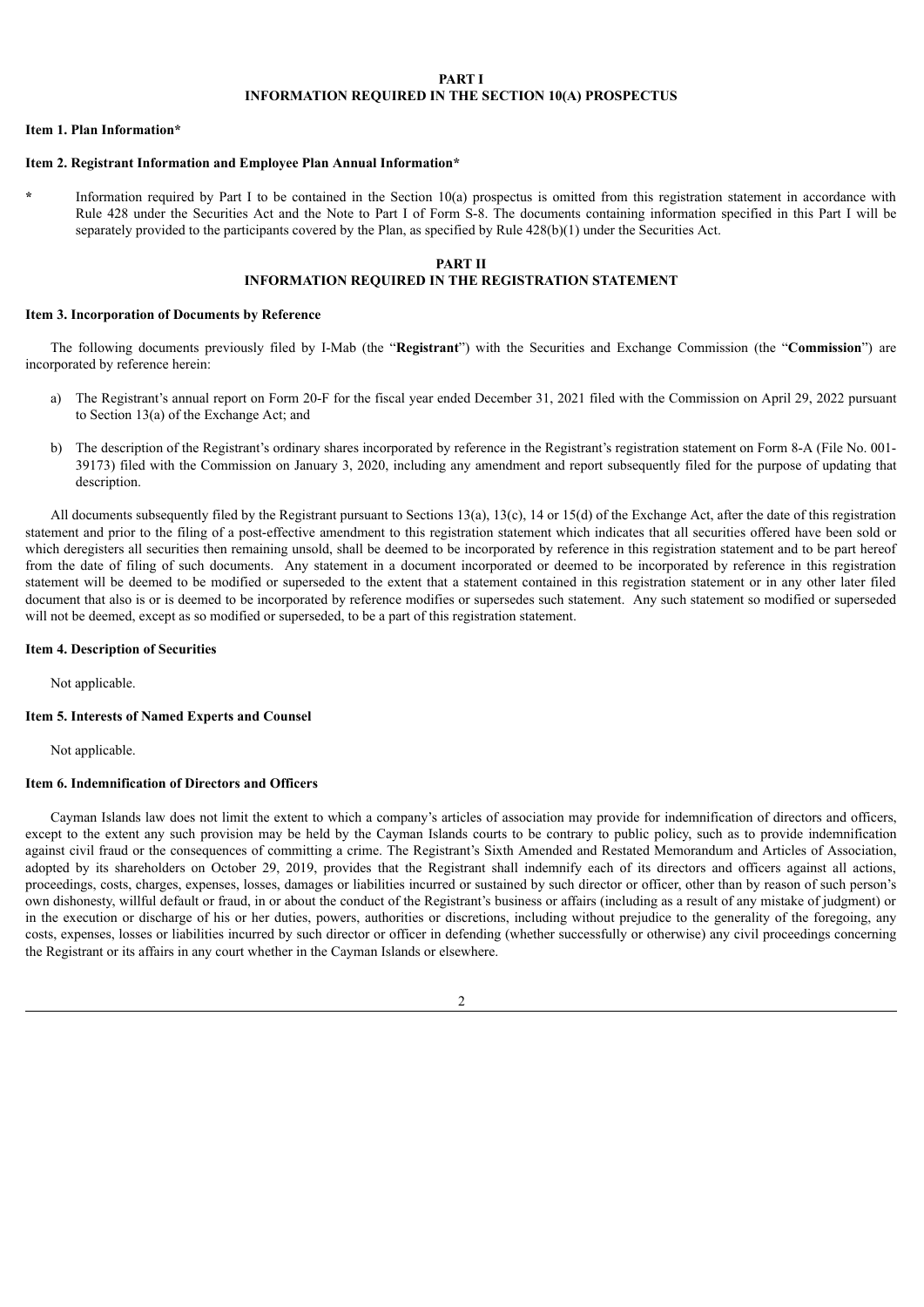Pursuant to the indemnification agreements, the form of which was filed as Exhibit 10.3 to the Registrant's registration statement on Form F-1, as amended (File No. 333-234363), the Registrant has agreed to indemnify its directors and executive officers against certain liabilities and expenses incurred by such persons in connection with claims made by reason of their being such a director or officer.

Insofar as indemnification for liabilities arising under the Securities Act may be permitted to directors, officers or persons controlling the Registrant pursuant to the foregoing provisions, the Registrant has been informed that in the opinion of the Commission such indemnification is against public policy as expressed in the Securities Act and is therefore unenforceable.

The Registrant also maintains a directors and officers liability insurance policy for its directors and officers.

#### **Item 7. Exemption from Registration Claimed**

Not applicable.

#### **Item 8. Exhibits**

See the Index to Exhibits attached hereto.

#### **Item 9. Undertakings**

- a) The undersigned Registrant hereby undertakes:
	- 1) To file, during any period in which offers or sales are being made, a post-effective amendment to this registration statement:
		- i) to include any prospectus required by Section  $10(a)(3)$  of the Securities Act;
		- ii) to reflect in the prospectus any facts or events arising after the effective date of this registration statement (or the most recent posteffective amendment thereof) which, individually or in the aggregate, represent a fundamental change in the information set forth in this registration statement; and
		- iii) to include any material information with respect to the plan of distribution not previously disclosed in the registration statement or any material change to that information in the registration statement;

*provided*, *however*, that paragraphs (a)(1)(i) and (a)(1)(ii) above do not apply if the information required to be included in a post-effective amendment by those paragraphs is contained in reports filed with or furnished to the Commission by the Registrant pursuant to Section 13 or Section 15(d) of the Exchange Act that are incorporated by reference in this registration statement;

- 2) That, for the purpose of determining any liability under the Securities Act, each such post-effective amendment shall be deemed to be a new registration statement relating to the securities offered therein, and the offering of such securities at that time shall be deemed to be the initial bona fide offering thereof.
- 3) To remove from registration by means of a post-effective amendment any of the securities being registered which remain unsold at the termination of the offering.
- b) The undersigned Registrant hereby undertakes that, for purposes of determining any liability under the Securities Act, each filing of the Registrant's annual report pursuant to Section 13(a) or 15(d) of the Exchange Act (and, where applicable, each filing of an employee benefit plan's annual report pursuant to Section 15(d) of the Exchange Act) that is incorporated by reference in this registration statement shall be deemed to be a new registration statement relating to the securities offered therein, and the offering of such securities at that time shall be deemed to be the initial bona fide offering thereof.
- c) Insofar as indemnification for liabilities arising under the Securities Act may be permitted to directors, officers and controlling persons of the Registrant pursuant to the foregoing provisions, or otherwise, the Registrant has been advised that in the opinion of the Commission such indemnification is against public policy as expressed in the Securities Act and is, therefore, unenforceable. In the event that a claim for indemnification against such liabilities (other than the payment by the Registrant of expenses incurred or paid by a director, officer or controlling person of the Registrant in the successful defense of any action, suit or proceeding) is asserted by such director, officer or controlling person in connection with the securities being registered, the Registrant will, unless in the opinion of its counsel the matter has been settled by controlling precedent, submit to a court of appropriate jurisdiction the question whether such indemnification by it is against public policy as expressed in the Securities Act and will be governed by the final adjudication of such issue.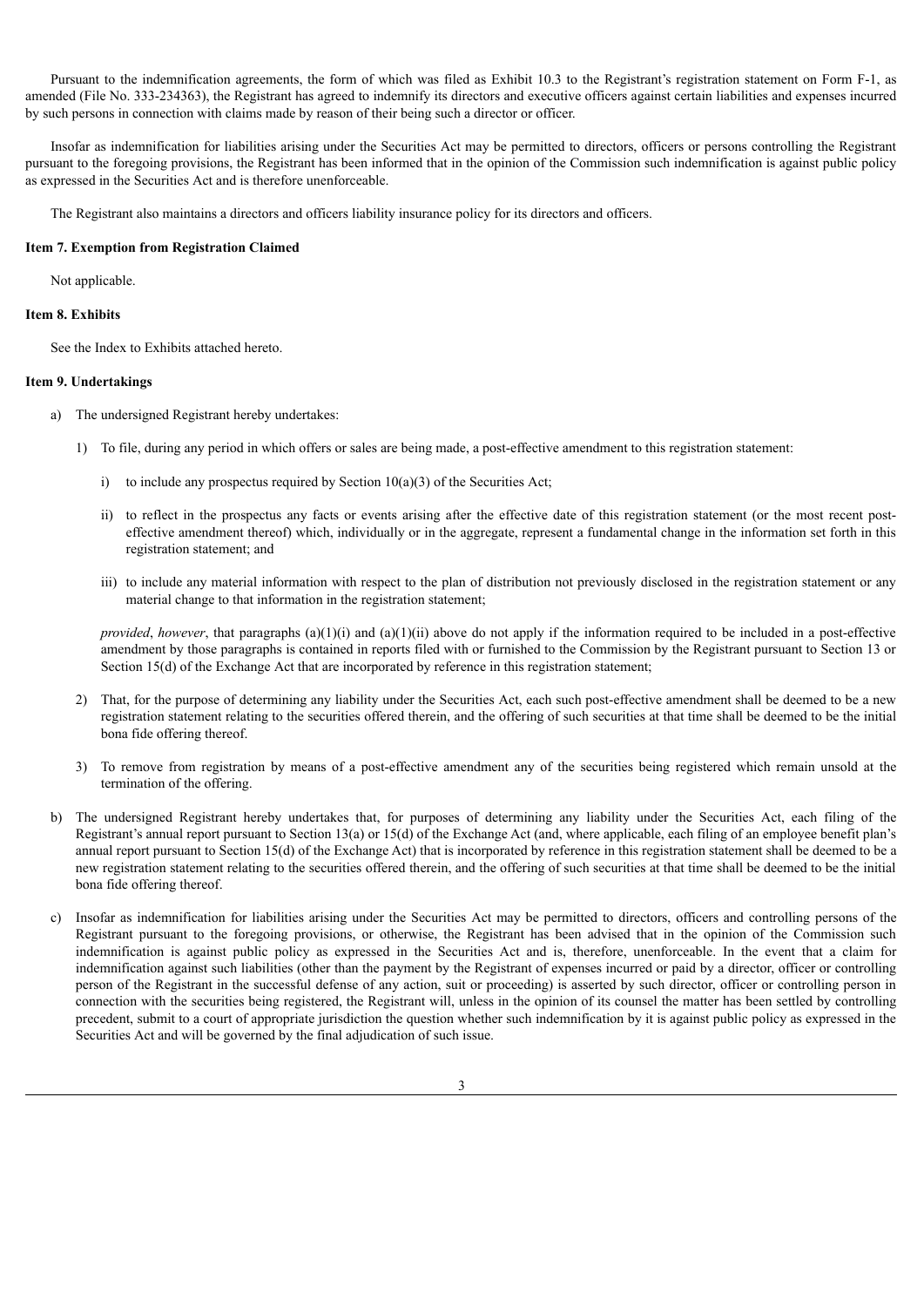# **EXHIBIT INDEX**

| <b>Exhibit Number</b> | <b>Description</b>                                                                                                                                                                                                                                                                                                            |  |  |  |  |  |  |  |
|-----------------------|-------------------------------------------------------------------------------------------------------------------------------------------------------------------------------------------------------------------------------------------------------------------------------------------------------------------------------|--|--|--|--|--|--|--|
| 4.1                   | Sixth Amended and Restated Memorandum and Articles of Association of the Registrant (incorporated herein by reference to<br>Exhibit 3.2 to the registration statement on Form F-1 (File No. 333-234363), as amended, initially filed on October 29, 2019)                                                                     |  |  |  |  |  |  |  |
| 4.2                   | Registrant's Specimen Certificate for Ordinary Shares (incorporated herein by reference to Exhibit 4.2 to the registration statement on<br>Form F-1 (File No. 333-234363), as amended, initially filed on October 29, 2019)                                                                                                   |  |  |  |  |  |  |  |
| 4.3                   | <u>Deposit Agreement, dated as of January 22, 2020, among the Registrant, the depositary and holder of the American Depositary</u><br>Receipt (incorporated herein by reference to Exhibit 4.3 to the registration statement on Form S-8 (File No. 333-239871), as<br>amended, initially filed with the SEC on July 15, 2020) |  |  |  |  |  |  |  |
| $5.1*$                | Opinion of Harney Westwood & Riegels, Cayman Islands counsel to the Registrant, regarding the legality of the Ordinary Shares<br>being registered                                                                                                                                                                             |  |  |  |  |  |  |  |
| $10.1*$               | 2022 Share Incentive Plan                                                                                                                                                                                                                                                                                                     |  |  |  |  |  |  |  |
| $23.1*$               | Consent of PricewaterhouseCoopers Zhong Tian LLP, an independent registered public accounting firm                                                                                                                                                                                                                            |  |  |  |  |  |  |  |
| $23.2*$               | Consent of Harney Westwood & Riegels (included in Exhibit 5.1)                                                                                                                                                                                                                                                                |  |  |  |  |  |  |  |
| $24.1*$               | Power of Attorney (included on the signature page hereto)                                                                                                                                                                                                                                                                     |  |  |  |  |  |  |  |
| $107*$                | <b>Filing Fee Table</b>                                                                                                                                                                                                                                                                                                       |  |  |  |  |  |  |  |
| * Filed herewith.     |                                                                                                                                                                                                                                                                                                                               |  |  |  |  |  |  |  |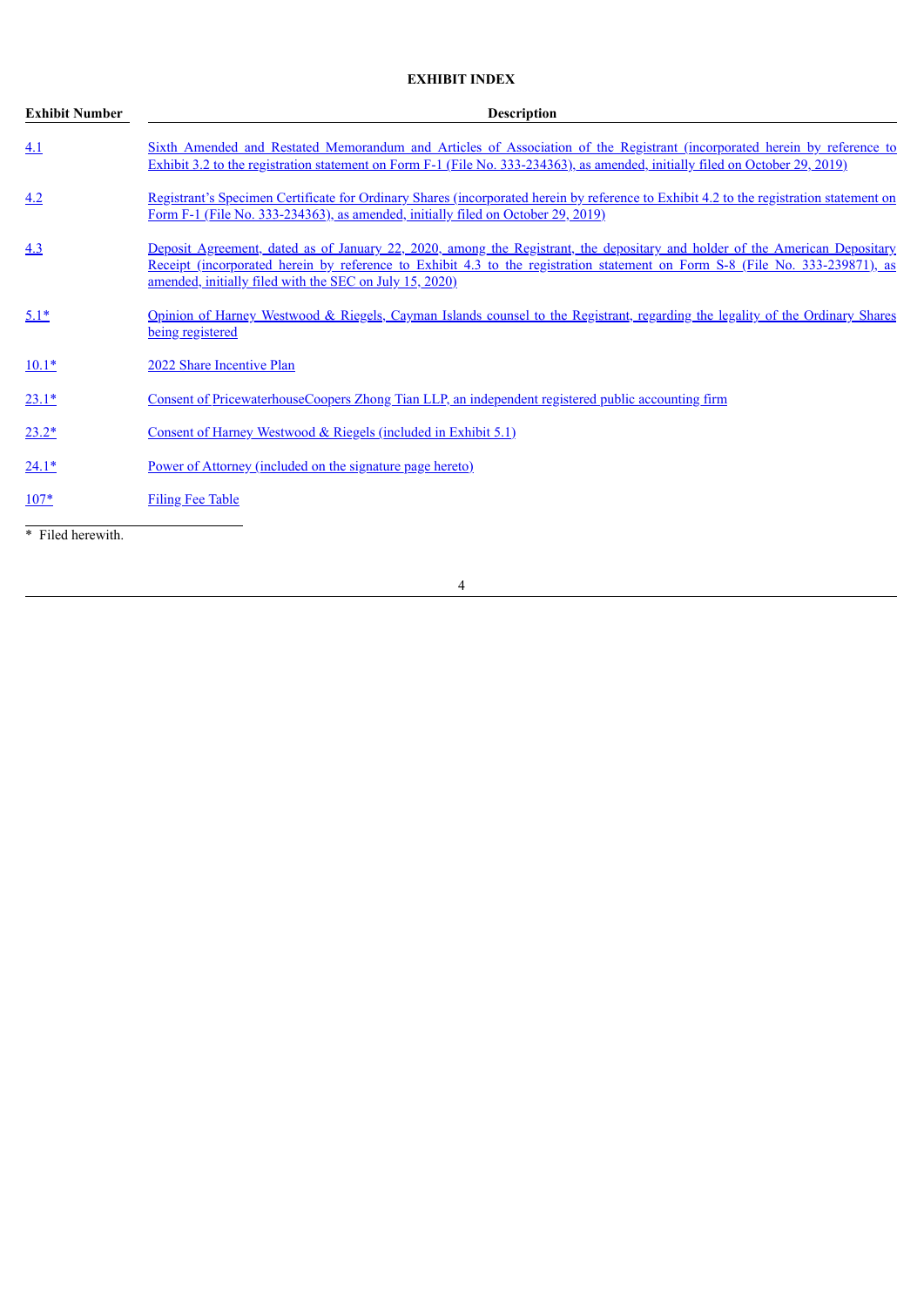#### **SIGNATURES**

<span id="page-4-0"></span>Pursuant to the requirements of the Securities Act of 1933, as amended, the Registrant certifies that it has reasonable grounds to believe that it meets all of the requirements for filing on Form S-8 and has duly caused this registration statement to be signed on its behalf by the undersigned, thereunto duly authorized, in Shanghai, China, on June 17, 2022.

# **I-MAB**

By: /s/ Jingwu Zhang Zang Name: Jingwu Zhang Zang<br>Title: Founder, Chairman a Founder, Chairman and Acting CEO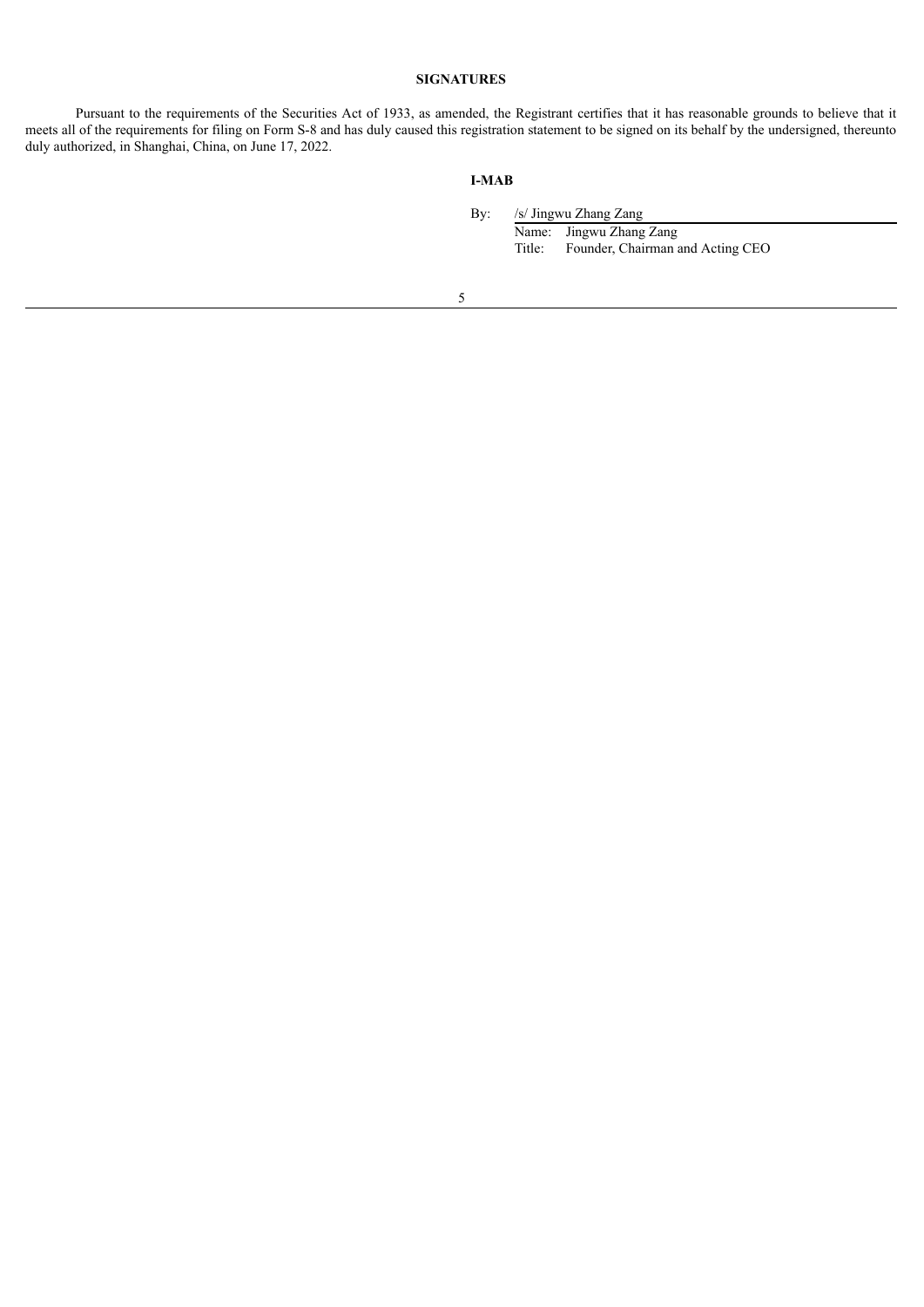#### **POWER OF ATTORNEY**

KNOW ALL PERSONS BY THESE PRESENTS, that each person whose signature appears below constitutes and appoints, severally and not jointly, Jingwu Zhang Zang, with full power to act alone, as his or her true and lawful attorney-in-fact, with the power of substitution, for and in such person's name, place and stead, in any and all capacities, to sign any and all amendments (including post-effective amendments) to this registration statement, and to file the same, with all exhibits thereto, and other documents in connection therewith, with the Securities and Exchange Commission, granting unto the said attorney-in-fact full power and authority to do and perform each and every act and thing requisite and necessary to be done as fully to all intents and purposes as he or she might or could do in person, hereby ratifying and confirming all that the said attorney-in-fact may lawfully do or cause to be done by virtue hereof.

Pursuant to the requirements of the Securities Act of 1933, as amended, this registration statement has been signed by the following persons in the capacities and on the dates indicated.

| Signature                | <b>Title</b>                                                         | Date          |  |  |
|--------------------------|----------------------------------------------------------------------|---------------|--|--|
| /s/ Jingwu Zhang Zang    | Chairman of Board of Directors and Acting<br>Chief Executive Officer | June 17, 2022 |  |  |
| Jingwu Zhang Zang        | (Principal Executive Officer)                                        |               |  |  |
| /s/ Zheru Zhang          | Director and President                                               | June 17, 2022 |  |  |
| Zheru Zhang              |                                                                      |               |  |  |
| /s/ Andrew Zhu           | Director and President                                               | June 17, 2022 |  |  |
| Andrew Zhu               |                                                                      |               |  |  |
| /s/ John Long            | Director and Chief Financial Officer                                 | June 17, 2022 |  |  |
| John Long                | (Principal Financial and Accounting Officer)                         |               |  |  |
| /s/ Richard Yeh          | Director and Chief Operating Officer                                 | June 17, 2022 |  |  |
| Richard Yeh              |                                                                      |               |  |  |
| /s/ Wei Fu               | Director                                                             | June 17, 2022 |  |  |
| Wei Fu                   |                                                                      |               |  |  |
| /s/ Lan Kang             | Director                                                             | June 17, 2022 |  |  |
| Lan Kang                 |                                                                      |               |  |  |
| /s/ Xi (Lindsay) Liu     | Independent Director                                                 | June 17, 2022 |  |  |
| Xi (Lindsay) Liu         |                                                                      |               |  |  |
| /s/ Ruyi He              | <b>Independent Director</b>                                          | June 17, 2022 |  |  |
| Ruyi He                  |                                                                      |               |  |  |
| /s/ Rong Shao            | <b>Independent Director</b>                                          | June 17, 2022 |  |  |
| Rong Shao                |                                                                      |               |  |  |
| /s/ Chun Kwok Alan Au    | Independent Director                                                 | June 17, 2022 |  |  |
| Chun Kwok Alan Au        |                                                                      |               |  |  |
| /s/ Conor Chia-hung Yang | <b>Independent Director</b>                                          | June 17, 2022 |  |  |
| Conor Chia-hung Yang     |                                                                      |               |  |  |
| /s/ Pamela M. Klein      | <b>Independent Director</b>                                          | June 17, 2022 |  |  |
| Pamela M. Klein          |                                                                      |               |  |  |
|                          |                                                                      |               |  |  |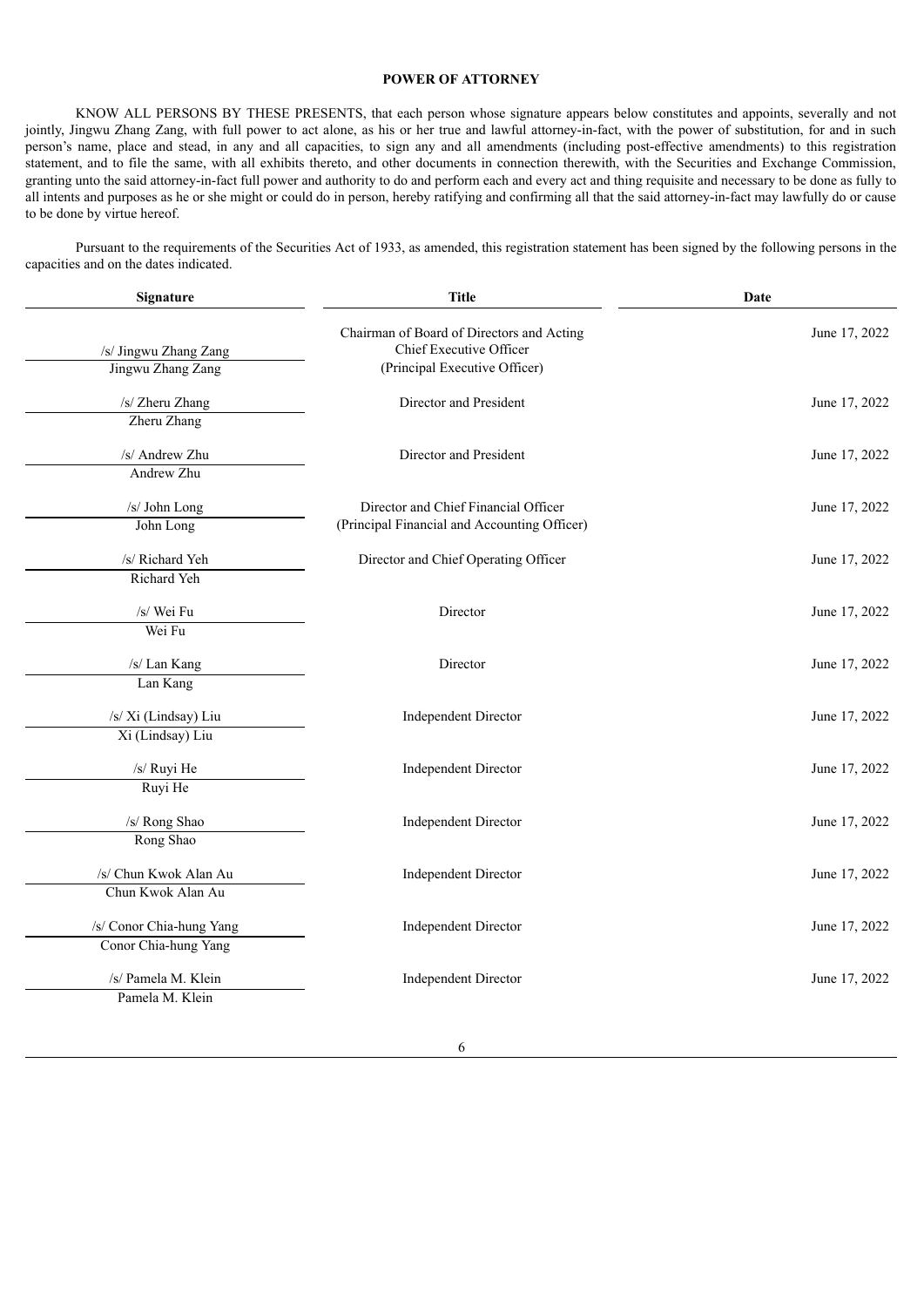# **SIGNATURE OF AUTHORIZED REPRESENTATIVE IN THE UNITED STATES**

Pursuant to the Securities Act of 1933, as amended, the undersigned, the duly authorized representative in the United States of I-MAB has signed this registration statement or amendment thereto in New York, New York on June 17, 2022.

> **Authorized U.S. Representative Cogency Global Inc.**

By: /s/ Colleen A. De Vries

Name: Colleen A. De Vries Title: Senior Vice-President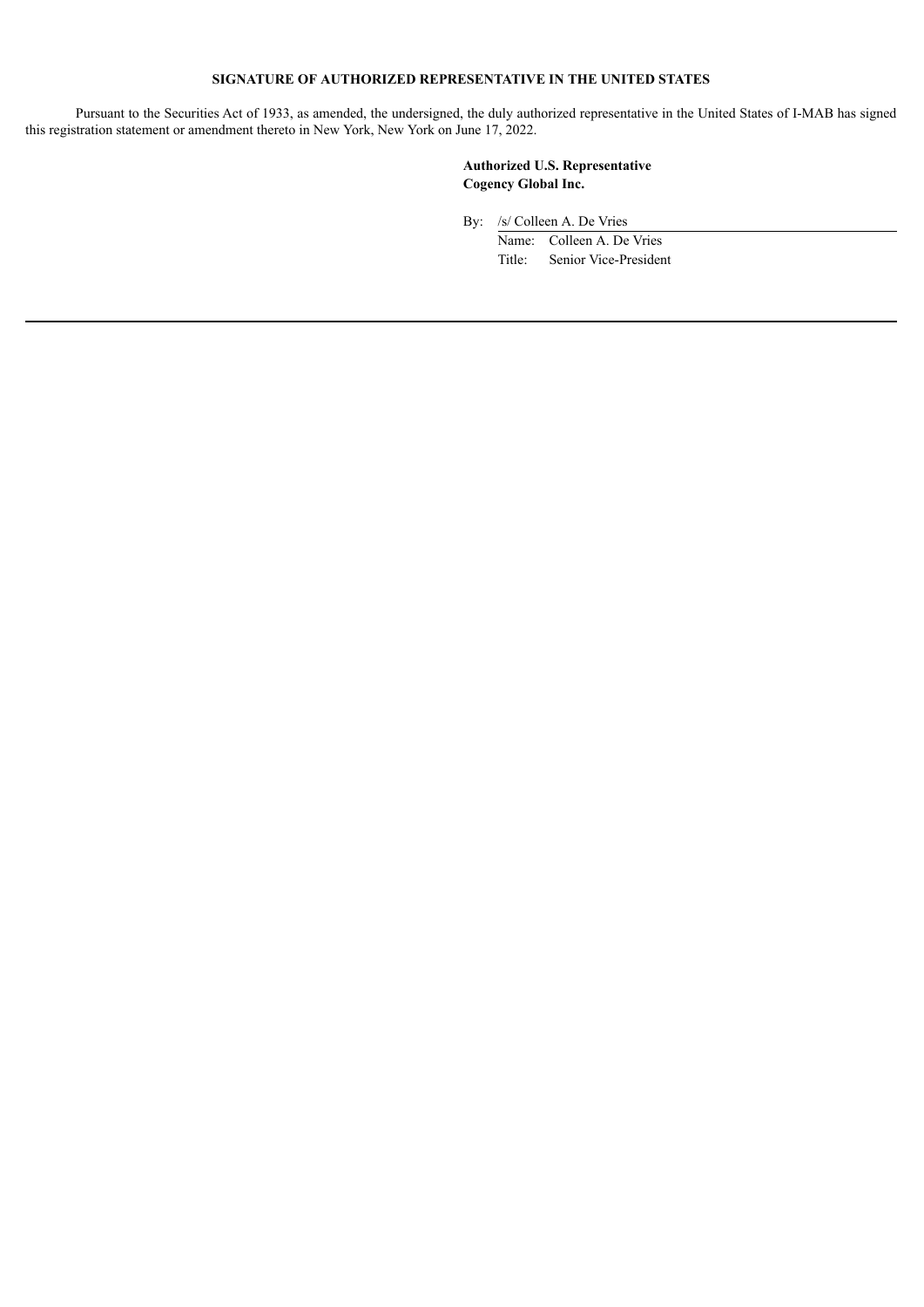**Exhibit 5.1**

# <span id="page-7-0"></span>**HARNEYS**

17 June 2022

Harney Westwood & Riegels 3501 The Center 99 Queen's Road Central Hong Kong Tel: +852 5806 7800 Fax: +852 5806 7810

057369.0003

I-Mab 天境生物 the offices of Vistra (Cayman) Limited P. O. Box 31119, Grand Pavilion, Hibiscus Way 802 West Bay Road, Grand Cayman, KY1 – 1205 Cayman Islands

Dear Sir or Madam

#### **I-Mab** 天境生物 **(the** *Company***)**

We are lawyers qualified to practise in the Cayman Islands and have acted as Cayman Islands legal advisers to the Company in connection with the Company's registration statement on Form S-8 to be filed with the Securities and Exchange Commission (the *Commission*) on or about the date of this opinion (the *Registration Statement*), relating to the registration under the United States Securities Act of 1933, as amended (the *Securities Act*), of the Company's ordinary shares of a par value of US\$0.0001 per share (the *Shares*) to be issued pursuant to the Plan (as defined in Schedule 1).

We are furnishing this opinion as Exhibit 5.1 to the Registration Statement.

For the purposes of giving this opinion, we have examined the Documents (as defined in Schedule 1). We have not examined any other documents, official or corporate records or external or internal registers and have not undertaken or been instructed to undertake any further enquiry or due diligence in relation to the transaction which is the subject of this opinion.

In giving this opinion we have relied upon the assumptions set out in Schedule 2 which we have not independently verified.

Based solely upon the foregoing examinations and assumptions and upon such searches as we have conducted and having regard to legal considerations which we deem relevant, and subject to the qualifications set out in Schedule 3, we are of the opinion that under the laws of the Cayman Islands:

1 **Existence and Good Standing.** The Company has been duly incorporated as an exempted company with limited liability and is validly existing and in good standing under the laws of the Cayman Islands.

Resident Partners: M Chu | I Clark | JP Engwirda | Y Fan | A Johnstone P Kay | MW Kwok | IN Mann | R Ng | ATC Ridgers | PJ Sephton Jersey legal services are provided through a referral arrangement with Harneys (Jersey) which is an independently owned and controlled Jersey law firm.

Anguilla | Bermuda | British Virgin Islands | Cayman Islands Cyprus | Hong Kong | Jersey | London | Luxembourg Montevideo | São Paulo | Shanghai | Singapore www.harneys.com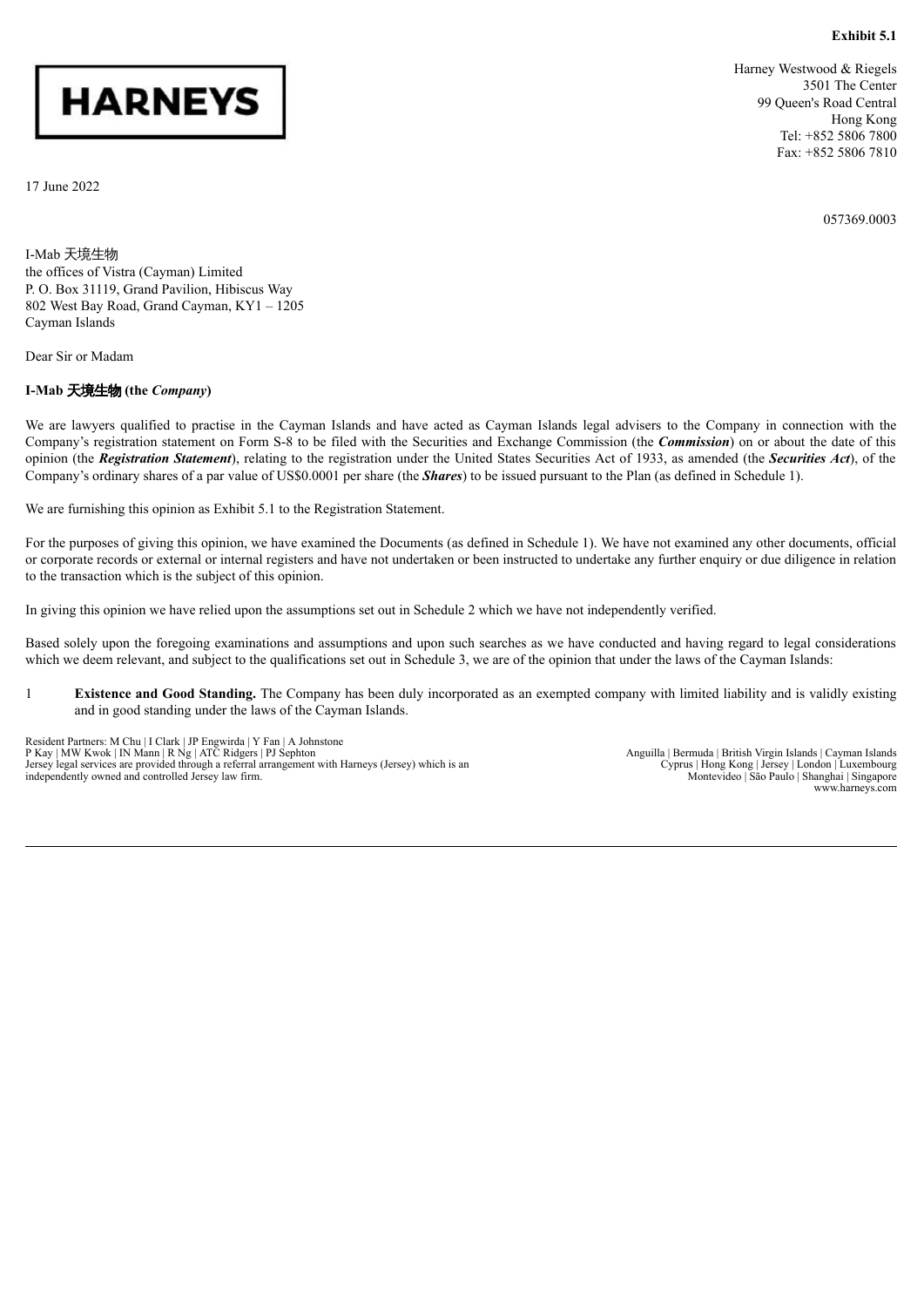- 2 **Authorised Share Capital.** Based on our review of the M&A (as defined in Schedule 1), the authorised share capital of the Company is US\$80,000 divided into 800,000,000 ordinary shares of a par value of US\$0.0001 each.
- 3 **Valid Issuance of Shares.** The Shares to be issued by the Company in accordance with the Plan and registered under the Registration Statement have been duly authorised and, when allotted, issued and fully paid for in accordance with the Plan and the Resolutions (as defined in Schedule 1), and when name of the shareholder is entered in the register of members of the Company, the Shares will be validly issued, allotted and fully paid and there will be no further obligation on the holder of any of the Shares to make any further payment to the Company in respect of such Shares.
- 4 **2022 Share Incentive Plan.** The Plan does not contravene the Companies Act (as revised) of the Cayman Islands (the *Companies Act*).

This opinion is confined to the matters expressly opined on herein and given on the basis of the laws of the Cayman Islands as they are in force and applied by the Cayman Islands courts at the date of this opinion. We have made no investigation of, and express no opinion on, the laws of any other jurisdiction. Except as specifically stated herein, we express no opinion as to matters of fact.

In connection with the above opinion, we hereby consent to the filing of this opinion as an exhibit to the Registration Statement. In giving such consent, we do not thereby admit that we come within the category of persons whose consent is required under Section 7 of the Securities Act, as amended, or the Rules and Regulations of the Commission thereunder.

This opinion is limited to the matters referred to herein and shall not be construed as extending to any other matter or document not referred to herein.

This opinion shall be construed in accordance with the laws of the Cayman Islands.

Yours faithfully

**/s/ Harney Westwood & Riegels Harney Westwood & Riegels**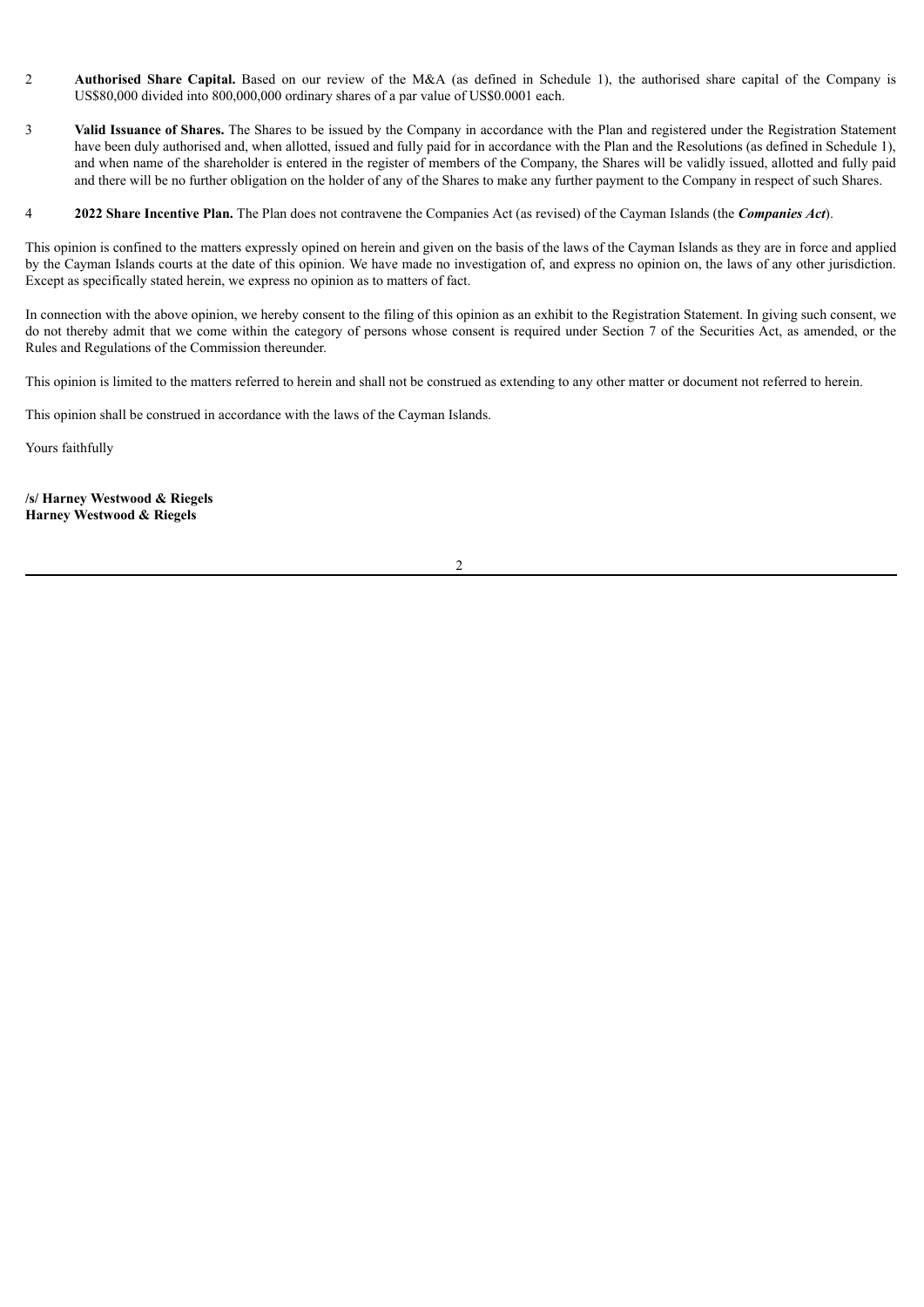#### **SCHEDULE 1**

#### List of Documents and Records Examined

- 1 the Certificate of Incorporation of the Company dated 30 June 2016;
- 2 the Certificate of Incorporation on Change of Name of the Company dated 27 June 2018;
- 3 the Sixth Amended and Restated Memorandum and Articles of Association of the Company as adopted by a special resolution passed on 29 October 2019 (the *M&A*);
- 4 the register of members and register of directors of the Company provided to us on 7 June 2022;
- 5 a certificate of good standing dated 27 May 2022 in respect of the Company, issued by the Registrar of Companies in the Cayman Islands (the *Certificate of Good Standing*);
- 6 the search results in relation to the Company obtained from the Cayman Islands Online Registry Information System (CORIS), the Cayman Islands' General Registry's online database, on 25 May 2022; and
- 7 a copy of the minutes of a meeting of the directors of the Company dated 25 March 2022 (the *Resolutions*);

copies of 1-7 above have been provided to us by the Company's registered office in the Cayman Islands (together the *Corporate Documents*)

- 8 the Registration Statement; and
- 9 the I-Mab 2022 Share Incentive Plan approved by the Resolutions (the *Plan*, together with the Registration Statement, the *Transaction Documents*),

the Corporate Documents and the Transaction Document are collectively referred to in this opinion as the *Documents*.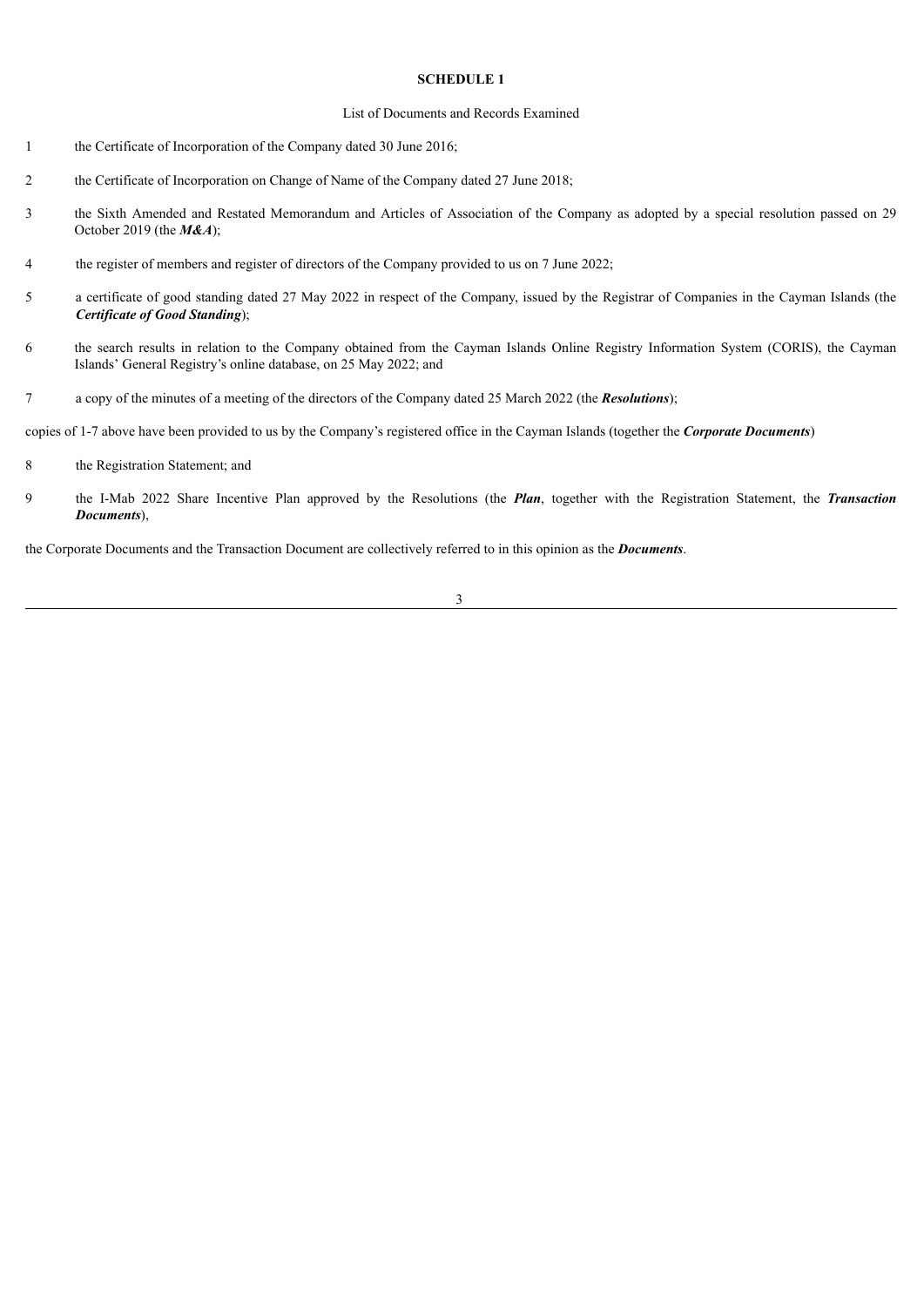#### **SCHEDULE 2**

#### Assumptions

- 1 **Validity under Foreign Laws.** That (i) all formalities required under any applicable laws (other than the laws of the Cayman Islands) have been complied with; and (ii) no other matters arising under any foreign law will affect the views expressed in this opinion.
- 2 **Directors.** The board of directors of the Company considers the transactions contemplated by the Transaction Documents to be in the best interests of the Company and no director has a financial interest in or other relationship to a party or the transactions contemplated by the Transaction Documents which has not been properly disclosed in the Resolutions.
- 3 **Authenticity of Documents.** All original Documents are authentic, all signatures, initials and seals are genuine, all copies of Documents are true and correct copies and the Transaction Documents conform in every material respect to the latest drafts of the same produced to us and, where the Transaction Documents have been provided to us in successive drafts marked-up to indicate changes to such documents, all such changes have been so indicated.
- 4 **Corporate Documents.** All matters required by law to be recorded in the Corporate Documents are so recorded, and all corporate minutes, resolutions, certificates, documents and records which we have reviewed are accurate and complete, and all facts expressed in or implied thereby are accurate and complete.
- 5 **Constitutional Documents.** The M&A remain in full force and effect and are otherwise unamended.
- **6** No Steps to Wind-up. The directors and shareholders of the Company have not taken any steps to have the Company struck off or placed in liquidation, no steps have been taken to wind up the Company and no receiver has been appointed over any of the property or assets of the Company.
- 7 **Resolutions**. The Resolutions were duly adopted at duly convened meetings of the board of directors of the Company and such meeting was held and conducted in accordance with the M&A. The Resolutions remain in full force and effect, and the Resolutions are an accurate record of the relevant meeting and are factually accurate as to notice and quorum.
- 8 **Unseen Documents.** Save for the Documents provided to us there are no resolutions, agreements, documents or arrangements which materially affect, amend or vary the transactions envisaged in the Documents. There is no contractual prohibition (other than as arising under Cayman Islands law) binding on the Company prohibiting it from issuing and allotting the Shares.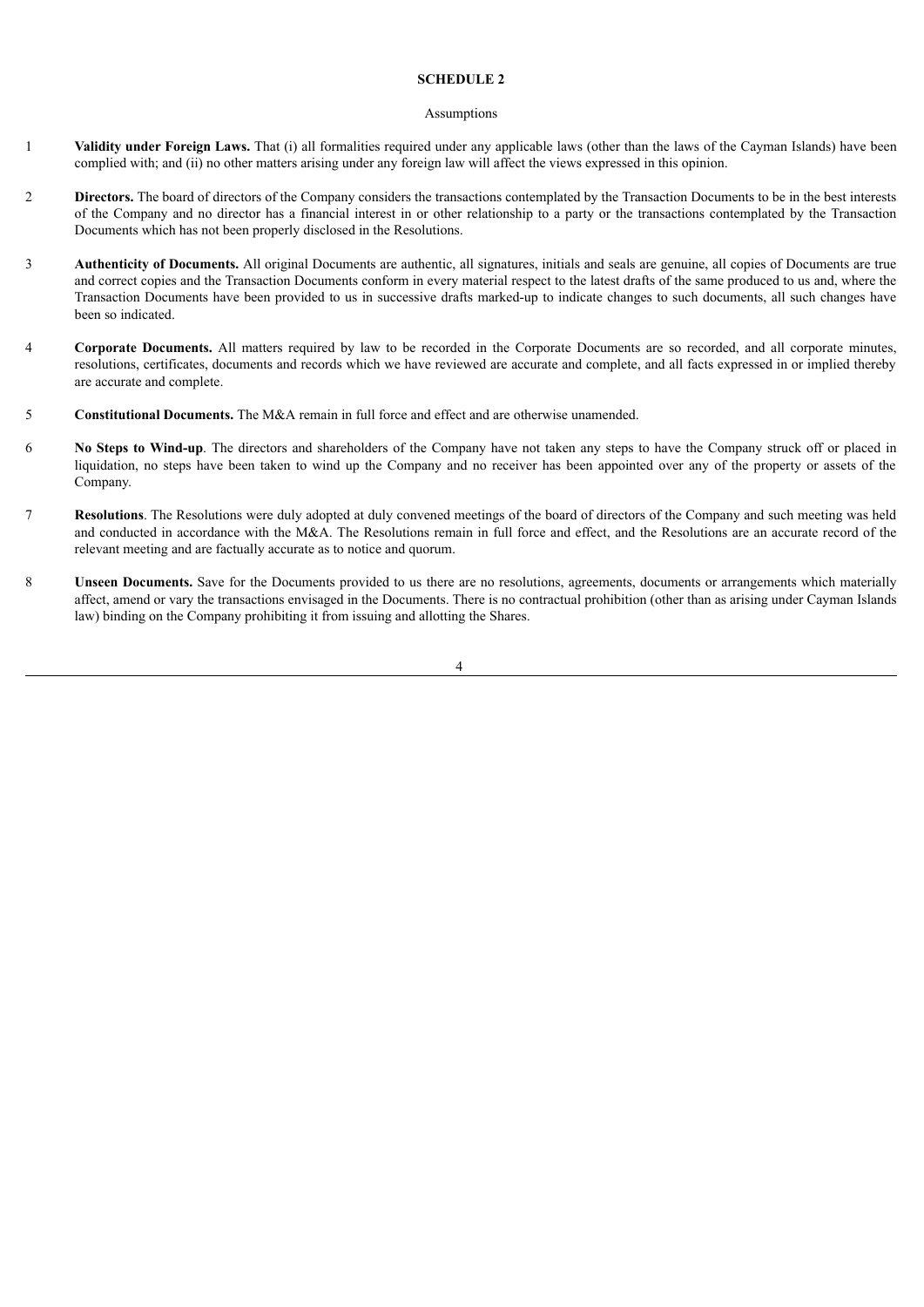#### **SCHEDULE 3**

#### Qualifications

- 1 **Foreign Statutes.** We express no opinion in relation to provisions making reference to foreign statutes in the Transaction Documents.
- 2 **Good Standing.** The Company shall be deemed to be in good standing at any time if all fees (including annual filing fees) and penalties under the Companies Act have been paid and the Registrar of Companies in the Cayman Islands has no knowledge that the Company is in default under the Companies Act.
- 3 **Economic Substance**. We have undertaken no enquiry and express no view as to the compliance of the Company with the International Tax Cooperation (Economic Substance) Act (2021 Revision).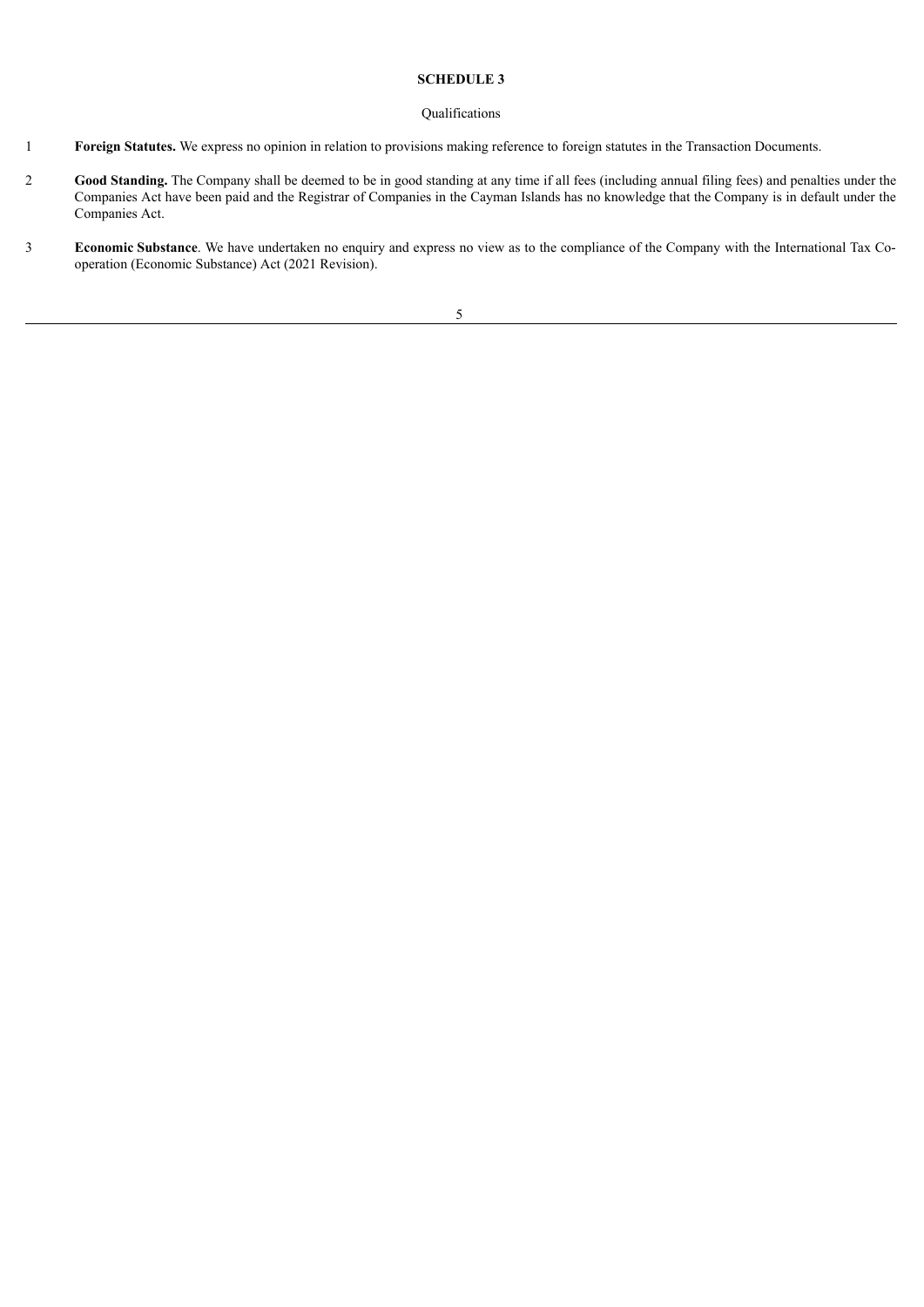#### **I-MAB** 天境生物 **2022 SHARE INCENTIVE PLAN ARTICLE I. PURPOSE**

<span id="page-12-0"></span>The purpose of this 2022 Share Incentive Plan (the "**Plan**") is to promote the success and enhance the value of I-MAB 天境生物, an exempted company incorporated under the laws of the Cayman Islands (the "**Company**"), by linking the personal interests of Service Providers to those of the Company's shareholders and by providing such individuals with an incentive for outstanding performance to generate superior returns to the Company's shareholders. Capitalized terms used in the Plan are defined in Article XI below.

#### **ARTICLE II. ELIGIBILITY**

Service Providers of the Company, including Directors, Employees, Consultants and other service providers that the Administrator deems appropriate, are eligible to participate in the Plan, subject to the limitations described herein.

#### **ARTICLE III. ADMINISTRATION AND DELEGATION**

3.1 Administration. The Plan will be administered by the Administrator. The Administrator shall have authority to determine which Service Providers will receive Awards, to grant Awards and to set all terms and conditions of Awards (including, but not limited to, vesting, exercise and forfeiture provisions). In addition, the Administrator shall have the authority to take all actions and make all determinations contemplated by the Plan and to adopt, amend and repeal such administrative rules, guidelines and practices relating to the Plan as it shall deem advisable. The Administrator may correct any defect or ambiguity, supply any omission or reconcile any inconsistency in the Plan or any Award in the manner and to the extent it shall deem necessary or appropriate to carry the Plan and any Awards into effect, as determined by the Administrator. The Administrator shall make all determinations under the Plan in the Administrator's sole discretion and all such determinations shall be final and binding on all persons having or claiming any interest in the Plan or in any Award. Notwithstanding the foregoing, the full Board, acting by majority of its members in office, shall conduct the general administration of the Plan if required by the Applicable Laws, and with respect to the Awards granted or to be granted to the Administrator(s).

3.2 Appointment of Administrator*.* To the extent permitted by the Applicable Laws and the Sixth Amended and Restated Memorandum and Articles of Association of the Company (as may be further amended and/or restated from time to time), the Board may delegate any or all of its powers under the Plan to one or more Administrators.

#### **ARTICLE IV. SHARES AVAILABLE FOR AWARDS**

4.1 Number of Shares*.* Subject to Article VIII, the maximum aggregate number of Ordinary Shares which may be issued pursuant to all Awards under the Plan (the "Award Pool") shall be 13,148,594 Ordinary Shares; provided that the maximum number of Ordinary Shares which may be issued pursuant to Awards in the form of Restricted Share Units under this Plan shall not exceed 5,478,577 Ordinary Shares. Notwithstanding the foregoing, if the Company successfully complete extraordinary goals as approved by the Board, or such extraordinary goals are waived by the Board, the Award Pool shall be 15,340,034 Ordinary Shares; provided that the maximum number of Ordinary Shares which may be issued pursuant to Awards in the form of Restricted Share Units under this Plan shall not exceed 7,670,017 Ordinary Shares. If any Award expires or lapses or is terminated, surrendered or canceled without having been fully exercised or is forfeited in whole or in part, in any case in a manner that results in any Ordinary Shares covered by such Award not being issued or being so reacquired by the Company, the unused Ordinary Shares covered by such Award shall again be available for the grant of Awards under the Plan. The size of the Award Pool shall be proportionately adjusted in the event of any share dividend, subdivision, reclassification, recapitalization, split, reverse split, combination, consolidation or similar transactions.

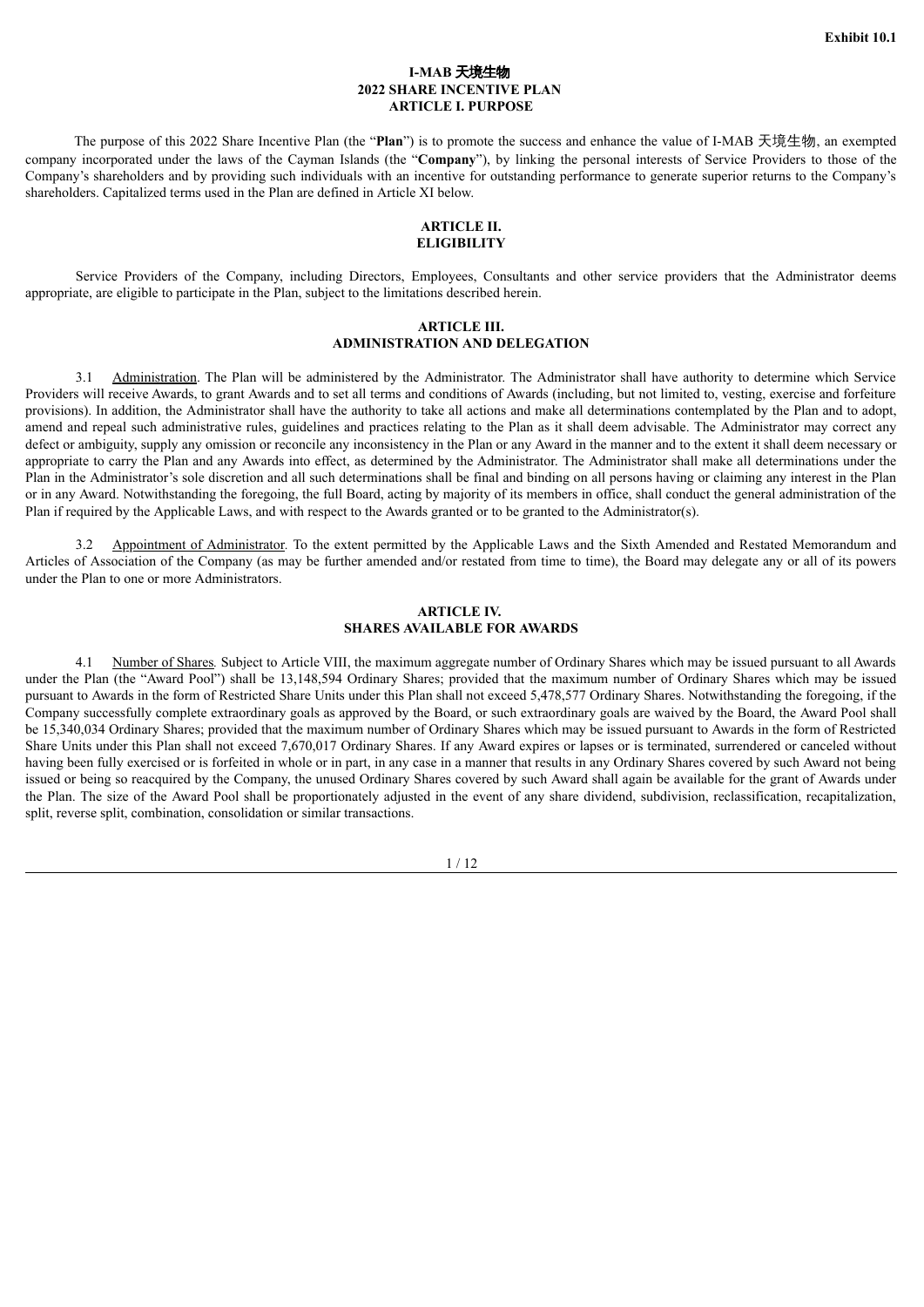4.2 Shares Distributed. Any Ordinary Shares distributed pursuant to an Award may consist in whole or in part, of authorized and unissued Ordinary Shares, treasury Ordinary Shares (subject to the Applicable Laws) or Ordinary Shares purchased on the open market. Additionally, at the discretion of the Administrator, any Ordinary Shares distributed pursuant to an Award may be represented by American Depository Shares.

### **ARTICLE V. SHARE OPTIONS**

5.1 General. The Administrator may grant Options to any Service Provider. The exercise price of each Option and the conditions and limitations applicable to the exercise of each Option, including, without limitation, conditions relating to the Applicable Laws, as it considers necessary or advisable.

5.2 Exercise Price. The exercise price per Ordinary Share subject to an Option shall be determined by the Administrator and set forth in the Award Agreement which may be a fixed price or a variable price related to the Fair Market Value of the Ordinary Shares. The exercise price per Ordinary Share subject to an Option may be amended or adjusted in the absolute discretion of the Administrator, the determination of which shall be final, binding and conclusive. Notwithstanding anything in the foregoing, the exercise price shall in no circumstances be less than the par value of the Ordinary Shares.

5.3 Duration of Options*.* Each Option shall be exercisable at such times and subject to such terms and conditions as the Administrator may specify, provided that the term of any Option shall not exceed ten years.

5.4 Conditions of Exercise. The Administrator shall determine the time or times at which an Option may be exercised in whole or in part. The Administrator shall also determine any conditions, if any, that must be satisfied before all or part of an Option may be exercised.

5.5 Performance Conditions of Vesting. No performance conditions shall be set for Options, unless the Administrator otherwise determined.

5.6 Exercise of Option. Options may be exercised by delivering a written notice of exercise to the Company, in a form approved by the Administrator (which may be an electronic form), signed by the person authorized to exercise the Option, together with payment in full (i) as specified in Section 5.7 hereof for the number of Ordinary Shares for which the Option is exercised and (ii) as specified in Section 9.5 hereof for any applicable withholding taxes. Unless otherwise determined by the Administrator, an Option may not be exercised for a fraction of an Ordinary Share.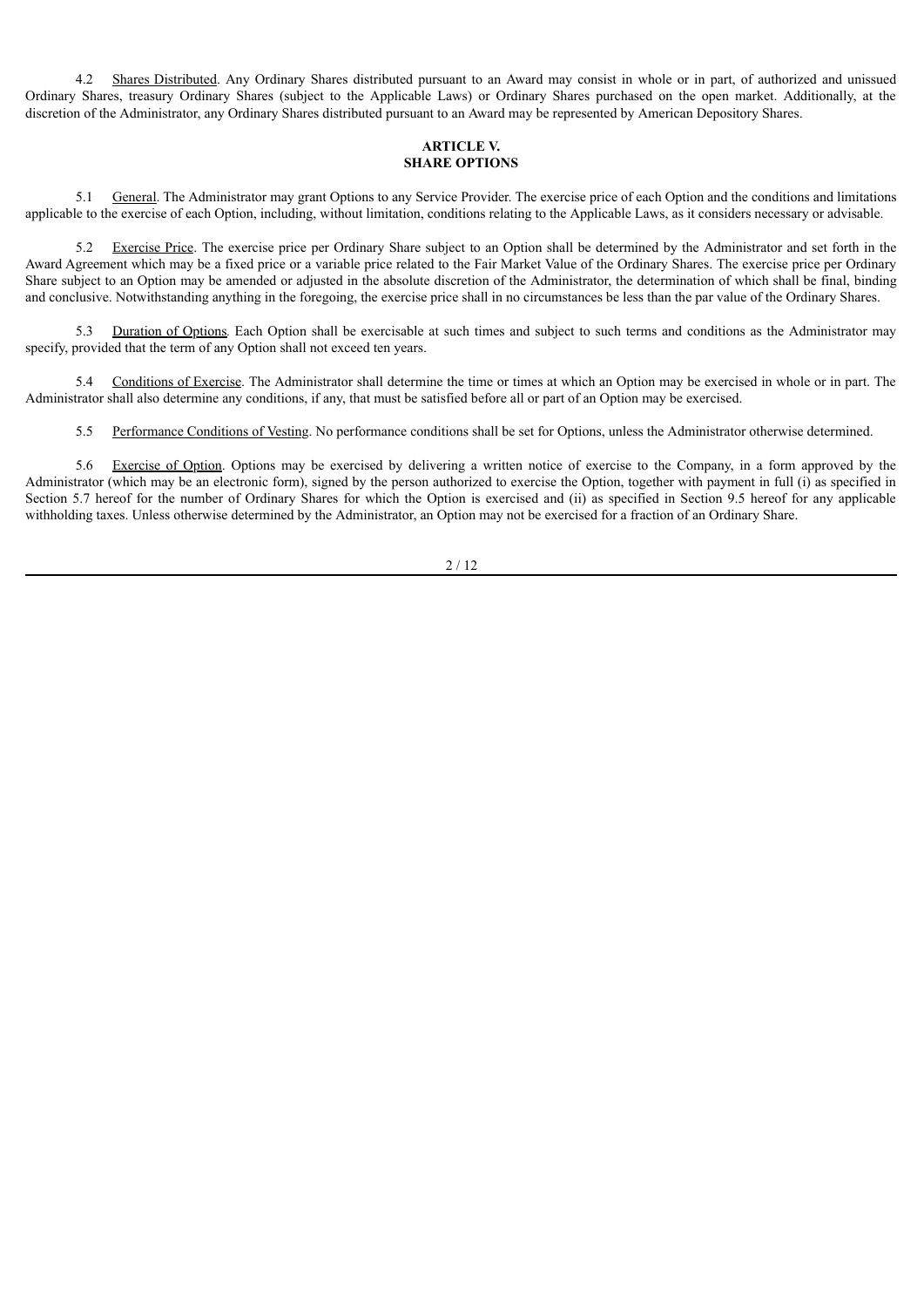5.7 Payment Upon Exercise. The Administrator shall determine the methods by which the exercise price of an Option may be paid, the form of payment, including, without limitation (i) cash or check denominated in U.S. Dollars, (ii) to the extent permissible under the Applicable Laws, cash or check in Chinese Renminbi, (iii) cash or check denominated in any other local currency as approved by the Administrator, (iv) Ordinary Shares held for such period of time as may be required by the Administrator in order to avoid adverse financial accounting consequences and having a Fair Market Value on the date of delivery equal to the aggregate exercise price of the Option or exercised portion thereof,  $(v)$  after the trading date the delivery of a notice that the Participant has placed a market sell order with a broker with respect to shares then issuable upon exercise of the Option, and that the broker has been directed to pay a sufficient portion of the net proceeds of the sale to the Company in satisfaction of the Option exercise price; provided that payment of such proceeds is then made to the Company upon settlement of such sale, (vi) other property acceptable to the Administrator with a Fair Market Value equal to the exercise price, or (vii) any combination of the foregoing. Notwithstanding any other provision of the Plan to the contrary, no Participant who is a member of the Board or an "executive officer" of the Company within the meaning of Section 13(k) of the Exchange Act shall be permitted to pay the exercise price of an Option in any method which would violate Section 13(k) of the Exchange Act.

5.8 ISO. ISO may be granted to Employees of the Company or a Subsidiary of the Company. ISO may not be granted to employees of a Related Entity or to independent directors or Consultants. The terms of any ISO granted pursuant to the Plan, in addition to the requirements of Section 5, must comply with the following additional provisions of this Section 5.8:

Individual Dollar Limitation. The aggregate Fair Market Value (determined as of the time the Option is granted) of all Ordinary Shares with respect to which ISOs are first exercisable by a Participant in any calendar year may not exceed US\$100,000 or such other limitation as imposed by Section 422(d) of the Code, or any successor provision. To the extent that ISOs are first exercisable by a Participant in excess of such limitation, the excess shall be considered Non-Qualified Stock Options.

(b) Exercise Price. The exercise price of an ISO shall be equal to the Fair Market Value on the date of grant. However, the exercise price of any ISO granted to any individual who, at the date of grant, owns Ordinary Shares possessing more than ten percent of the total combined voting power of all classes of shares of the Company or any Parent or Subsidiary of the Company may not be less than 110% of Fair Market Value on the date of grant and such Option may not be exercisable for more than five years from the date of grant. Notwithstanding anything in the foregoing, the exercise price per Ordinary Share shall in no circumstances be less than the par value of such Ordinary Share.

(c) Transfer Restriction. The Participant shall give the Company prompt notice of any disposition of Ordinary Shares acquired by exercise of an ISO within (i) two years from the date of grant of such ISO or (ii) one year after the transfer of such Ordinary Shares to the Participant.

- (d) Expiration of ISOs. No Award of an ISO may be made pursuant to this Plan after the tenth anniversary of the Adoption Date.
- (e) Right to Exercise. During a Participant's lifetime, an ISO may be exercised only by the Participant.

#### **ARTICLE VI. RESTRICTED SHARE UNITS**

6.1 General. The Administrator may grant Restricted Share Units to any Service Provider, subject to the right of the Company to require forfeiture of such Restricted Share Units at no cost in the event that conditions specified by the Administrator in the applicable Award Agreement are not satisfied prior to the end of the applicable restriction period or periods established by the Administrator for such Award.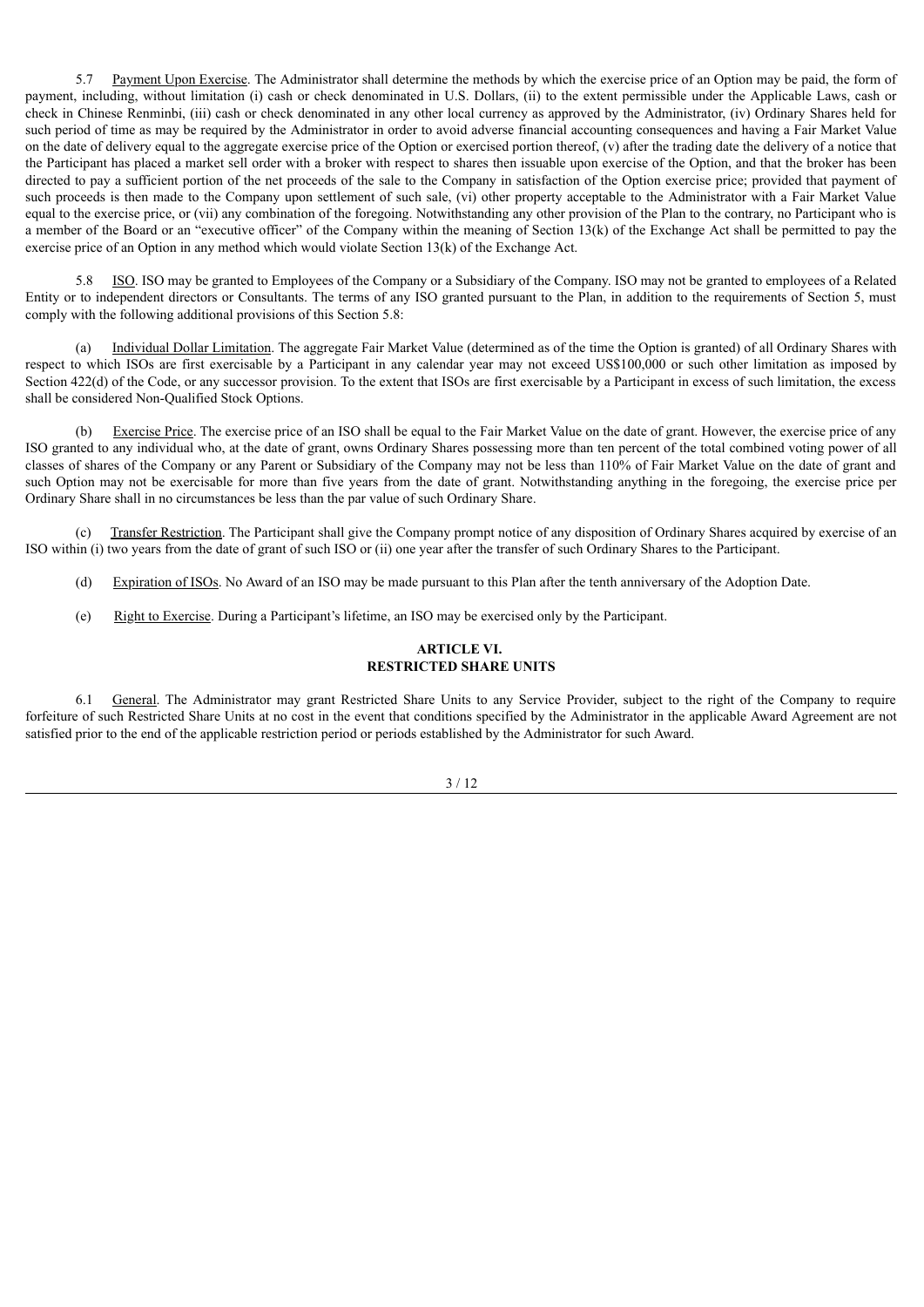6.2 Vesting Schedule for Restricted Share Unit Award. The Administrator may, in connection with the grant of Restricted Share Units, condition the vesting thereof upon the continued service of the Participant, upon the Participant's performance of duties, upon the attainment of specified Performance Conditions during an applicable period or upon any other basis determined by the Administrator in its sole discretion. An Award of Restricted Share Units shall be settled as and when the Restricted Share Units vest or at a later time specified by the Administrator or in accordance with an election of the Participant, if the Administrator so permits. Except as otherwise set forth in an Award Agreement for Restricted Share Units, prior to the settlement of a Restricted Share Unit Award in Ordinary Shares, a Participant shall have no rights as a shareholder of the Company with respect to the Ordinary Shares subject to such Award; provided, however, that the Award Agreement may specify whether the Participant shall be entitled to receive Dividend Equivalents, and, if determined by the Administrator, interest on, or the deemed reinvestment of, any deferred dividend equivalents, with respect to the number of Ordinary Shares subject to the Award of Restricted Share Units, provided that any dividend equivalents with respect to Restricted Share Units subject to performance-based vesting conditions shall be subject to the same vesting conditions as the underlying Award.

6.3 Forfeiture/Repurchase. Except as otherwise determined by the Administrator at the time of the grant of the Award or thereafter, upon the respective vesting date, any unvested Restricted Share Units that is supposed to be subject to vesting other than those based on time attribution shall be forfeited or repurchased in accordance with the Award Agreement; provided, however, the Administrator may (a) provide in any Award Agreement that restrictions or forfeiture and repurchase conditions relating to Restricted Share Units will be waived in whole or in part in the event of terminations resulting from specified causes, and (b) in other cases waive in whole or in part restrictions or forfeiture and repurchase conditions relating to Restricted Share Units.

#### 6.4 Additional Provisions Relating to Restricted Share Units.

(a) Settlement. Upon the vesting of a Restricted Share Unit, the Participant shall be entitled to receive from the Company one Ordinary Share on the settlement date.

(b) Voting Rights. A Participant shall have no voting rights with respect to any Restricted Share Units unless and until shares are delivered in settlement thereof.

(c) Dividend Equivalents. To the extent provided by the Administrator, a grant of Restricted Share Units may provide a Participant with the right to receive Dividend Equivalents. Dividend Equivalents may be paid currently or credited to an account for the Participant, may be settled in cash and/or Ordinary Shares and may be subject to the same restrictions on transfer and forfeitability as the Restricted Share Units with respect to which the Dividend Equivalents are paid, as determined by the Administrator.

#### **ARTICLE VII. OTHER SHARE-BASED AWARDS**

Other Share-Based Awards may be granted hereunder to Participants, including, without limitation, Awards entitling Participants to receive Ordinary Shares to be delivered in the future. Such Other Share- Based Awards shall also be available as a form of payment in the settlement of other Awards granted under the Plan, as stand-alone payments and/or as payment in lieu of compensation to which a Participant is otherwise entitled. Other Share-Based Awards may be paid in Ordinary Shares, cash or other property, as the Administrator shall determine. Subject to the provisions of the Plan, the Administrator shall determine the terms and conditions of each Other Share-Based Award, including, without limitation, any purchase price, transfer restrictions, vesting conditions and other terms and conditions applicable thereto.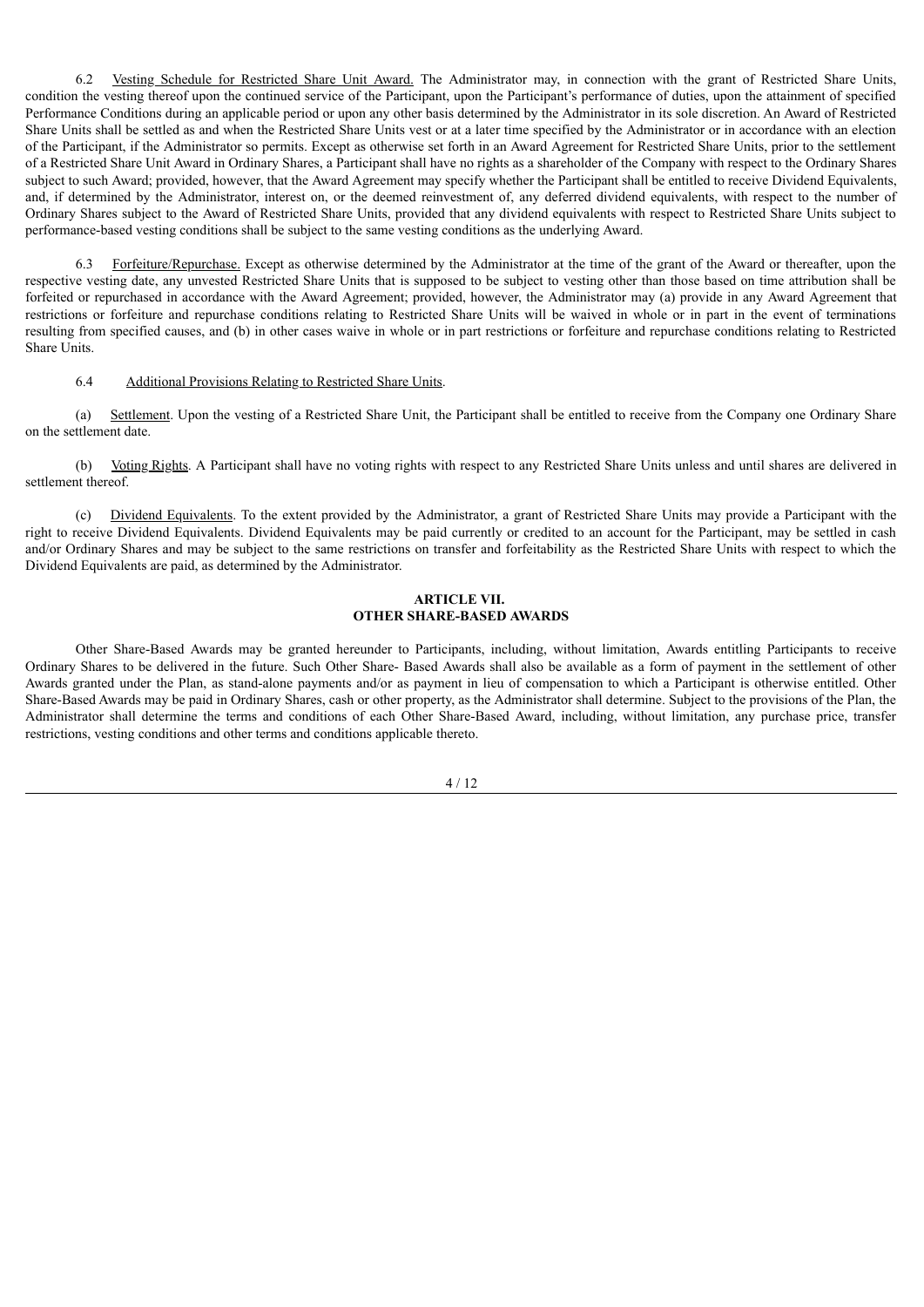#### **ARTICLE VIII.**

# **ADJUSTMENTS FOR CHANGES IN ORDINARY SHARES AND CERTAIN OTHER EVENTS**

8.1 Certain Transactions or Events. In the event that the Administrator determines that any dividend or other distribution (whether in the form of cash, Ordinary Shares, other securities, or other property), reorganization, merger, consolidation, combination, repurchase, recapitalization, liquidation, dissolution, or sale, transfer, exchange or other disposition of assets of the Company, or sale or exchange of Ordinary Shares or other securities of the Company, or other similar corporate transaction or event, as determined by the Administrator, affects the Ordinary Shares such that an adjustment is determined by the Administrator to be appropriate in order to prevent dilution or enlargement of the benefits or potential benefits intended by the Company to be made available under the Plan or with respect to any Award, then the Administrator may, in such manner as it may deem equitable, adjust any or all of:

- (a) the number and kind of Ordinary Shares (or other securities or property) with respect to which Awards may be granted or awarded;
- (b) the number and kind of Ordinary Shares (or other securities or property) subject to outstanding Awards;

(c) the grant or exercise price with respect to any Award, provided that the exercise price per Ordinary Share shall in no circumstances fall below the par value of such Ordinary Share; and

(d) the terms and conditions of any Awards (including, without limitation, any applicable financial or other performance "targets" specified in an Award Agreement).

8.2 Miscellaneous. Except as expressly provided in the Plan or pursuant to action of the Administrator under the Plan, no Participant shall have any rights by reason of any subdivision or consolidation of shares of any class, the payment of any dividend, any increase or decrease in the number of shares of any class or any dissolution, liquidation, merger, or consolidation of the Company or any other corporation. Except as expressly provided in the Plan or pursuant to action of the Administrator under the Plan, no issuance by the Company of shares of any class, or securities convertible into shares of any class, shall affect, and no adjustment by reason thereof shall be made with respect to, the number of Ordinary Shares subject to an Award or the grant or exercise price of any Award. The existence of the Plan, any Award Agreements and the Awards granted hereunder shall not affect or restrict in any way the right or power of the Company to make or authorize (i) any adjustment, recapitalization, reorganization or other change in the Company's capital structure or its business, (ii) any merger, consolidation dissolution or liquidation of the Company or sale of Company assets or (iii) any sale or issuance of securities, including, without limitation, securities with rights superior to those of the Ordinary Shares or which are convertible into or exchangeable for the Ordinary Shares. The Administrator may treat Participants and Awards (or portions thereof) differently under this Article VIII.

#### **ARTICLE IX. GENERAL PROVISIONS APPLICABLE TO AWARDS**

Transferability. Except as the Administrator may otherwise determine or provide in an Award Agreement or otherwise, in any case in accordance with the Applicable Laws, Awards, including any interest therein, may not be sold, assigned, transferred, pledged or otherwise encumbered by the person to whom they are granted, either voluntarily or by operation of law, except by will or the laws of descent and distribution, and, during the life of the Participant, shall be exercisable only by the Participant. References to a Participant, to the extent relevant in the context, shall include references to authorized transferees.

9.2 Documentation. Each Award shall be evidenced by an Award Agreement, which may be in such form (written, electronic or otherwise) as the Administrator shall determine. Each Award may contain terms and conditions in addition to those set forth in the Plan.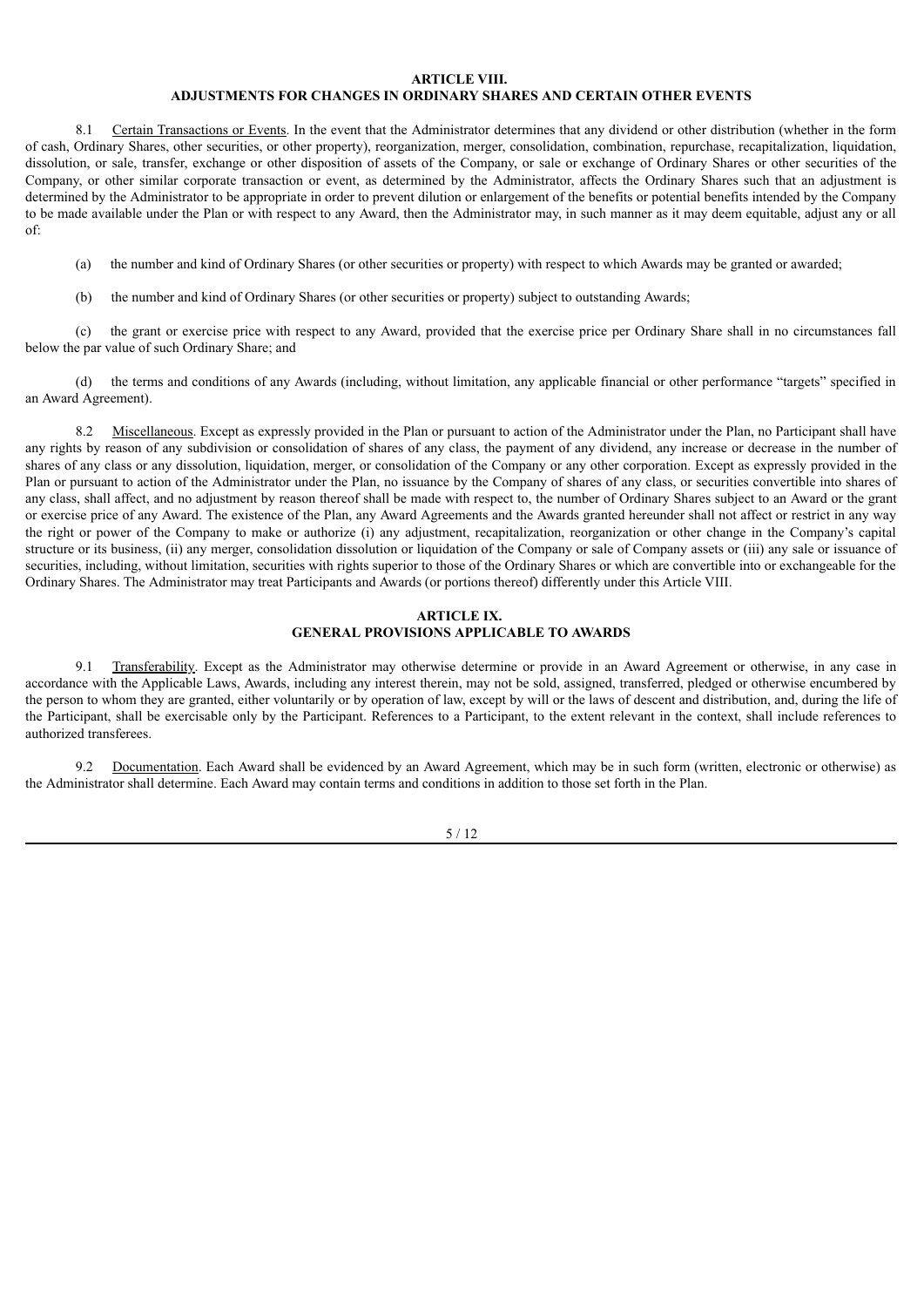9.3 Discretion. Except as otherwise provided by the Plan, each Award may be made alone or in addition or in relation to any other Award. The terms of each Award to a Participant need not be identical, and the Administrator need not treat Participants or Awards (or portions thereof) uniformly.

#### 9.4 Lapse of Options and Restricted Share Units.

(a) Lapse for Death or Illness. If a Participant ceases to be a Service Provider by reason of (i) the Participant's death, or (ii) the Participant's serious illness or injury which, in the opinion of the Board, renders the Participant concerned unfit to perform the duties of his or her employment or engagement and which in the normal course would render the Participant unfit to continue performing the duties under his or her contract provided such illness or injury is not self-inflicted or as a result of alcohol or drug abuse; then any unvested Option and Restricted Share Unit will immediately lapse and the Participant or his or her personal representatives (if appropriate) may exercise all his or her vest options within six (6) months after the abovementioned event occurs.

(b) Lapse on Termination for Cause. If a Participant ceases to be a Service Provider by any of the following reason: (i) any act of grave misconduct or willful default or willful neglect in the discharge of duties of the Participant with the Company; (ii) without prejudice to the generality of (i) above, being proven to have carried out any fraudulent activity or have fraudulently failed to carry out any activity whether or not in connection with the affairs of the Company; (iii) being convicted of any offence; (iv) being proved to improperly take advantages of such Participant's position to obtain personal financial gain for him/herself or for others; (v) being proved to appropriate assets of the Company; (vi) serious violation or persistent breach of any terms of the employment agreement, the confidentiality and intellectual property rights assignment agreement, the non-compete and non-solicitation agreement, the anti-bribery policies or any other agreements, policies or procedures that such Participant is subject to; (vii) repeated drunkenness or use of illegal drugs or being addicted to gambling which adversely interferes with or is reasonably expected to adversely interfere with the performance of such Participant's obligations and duties of employment or engagement; and (viii) any other conduct which, as the Administrator determines in good faith, would justify the termination of employment or service with such Participant, then any unvested Option and Restricted Share Unit will immediately lapse and the Administrator may resolve the same to any vested Option and Restricted Share Unit in its sole discretion.

Lapse on Cessation for Other Reason. If a Participant ceases to be a Service Provider for any reason other than those set forth in paragraph (a) or (b) above, then any unvested Option and Restricted Share Unit will immediately lapse and the Participant or his or her personal representatives (if appropriate) may exercise all his or her vested Options within 30 days after the cessation, or such longer period as the Administrator may otherwise determine.

9.5 Withholding*.* Each Participant shall pay to the Company, or make provision satisfactory to the Administrator for payment of, and authorize the Company (and/or the Company's parent or subsidiary company employing or retaining the Participant), to the extent determined appropriate by the Administrator and permissible under the Applicable Laws, to withhold from the Participant's wages, subsidies or other compensation payable to the Participant by the Company (and/or the Company's parent or subsidiary company employing or retaining the Participant), any taxes required by law to be withheld in connection with Awards to such Participant no later than the date of the event creating the tax liability. Except as the Administrator may otherwise determine, all such payments shall be made in cash, by wire transfer of immediately available funds or by certified check. Notwithstanding the foregoing, Participants may satisfy such tax obligations by (i) to the extent permitted by the Administrator, in whole or in part by delivery of Ordinary Shares, including Ordinary Shares retained from the Award creating the tax obligation, valued at their Fair Market Value, and (ii) if there is a public market for Ordinary Shares at the time the tax obligations are satisfied, unless the Administrator otherwise determines, (A) delivery (including, without limitation, telephonically to the extent permitted by the Company) of an irrevocable and unconditional undertaking by a broker acceptable to the Company to deliver promptly to the Company sufficient funds to satisfy the tax obligations, or (B) delivery by the Participant to the Company of a copy of irrevocable and unconditional instructions to a broker acceptable to the Company to deliver promptly to the Company cash or a check sufficient to satisfy the tax withholding; provided that such amount is paid to the Company at such time as may be required by the Administrator. The Company may, to the extent permitted by the Applicable Laws, deduct any such tax obligations based on applicable withholding rates from any payment of any kind otherwise due to a Participant.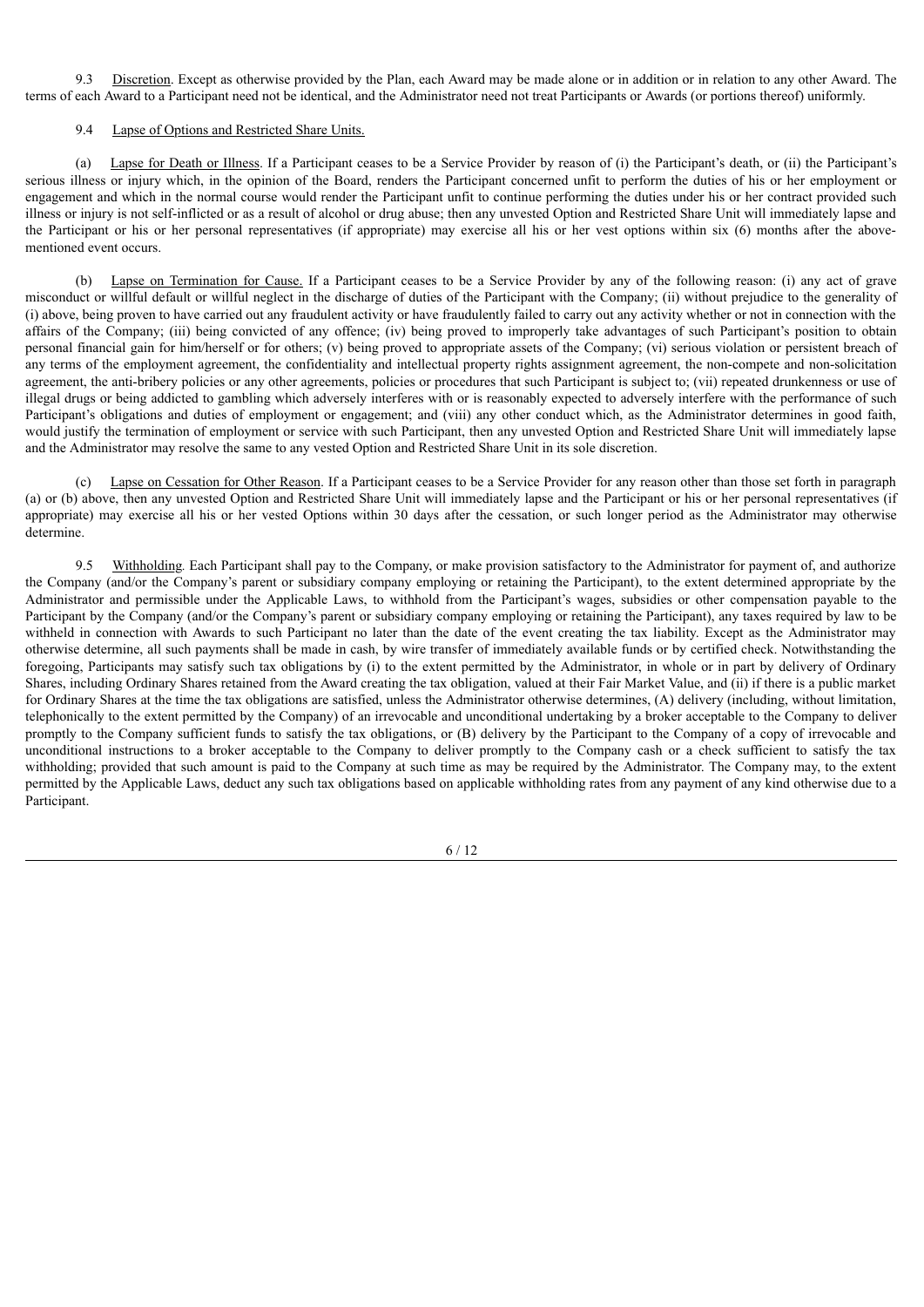9.6 Amendment of Award*.* The Administrator may amend, modify or terminate any outstanding Award, including but not limited to, substituting therefor another Award of the same or a different type, changing the date of exercise or settlement.

9.7 Conditions on Delivery of Shares. The Company will not be obligated to deliver any Ordinary Shares pursuant to the Plan or to remove restrictions from shares previously delivered under the Plan until (i) all conditions of the Award have been met or removed to the satisfaction of the Company, (ii) in the opinion of the Company's counsel, all other legal matters in connection with the issuance and delivery of such shares have been satisfied, including, without limitation, any applicable securities laws and any applicable stock exchange or stock market rules and regulations, and (iii) the Participant has executed and delivered to the Company such representations or agreements as the Administrator deems necessary or appropriate to satisfy the requirements of any Applicable Laws. The inability of the Company to obtain authority from any regulatory body having jurisdiction, which authority is determined by the Administrator to be necessary to the lawful issuance and sale of any securities hereunder, shall relieve the Company of any liability in respect of the failure to issue or sell such shares as to which such requisite authority shall not have been obtained.

9.8 Acceleration. The Administrator may at any time provide that any Award shall become vested and/or exercisable in full or in part, free of some or all restrictions or conditions, or otherwise realizable in full or in part, as the case may be.

#### **ARTICLE X. MISCELLANEOUS**

10.1 No Right To Employment or Other Status. No person shall have any claim or right to be granted an Award, and the grant of an Award shall not be construed as giving a Participant the right to continued employment or any other relationship with the Company. The Company expressly reserves the right at any time to dismiss or otherwise terminate its relationship with a Participant free from any liability or claim under the Plan or any Award, except as expressly provided in an applicable Award Agreement.

10.2 No Rights As Shareholder; Certificates. Subject to the provisions of the applicable Award Agreement, no Participant or Designated Beneficiary shall have any rights as a shareholder with respect to any Ordinary Shares to be distributed with respect to an Award until becoming the record holder of such shares. Notwithstanding any other provision of the Plan, unless otherwise determined by the Administrator or required by any Applicable Laws, the Company shall not be required to deliver to any Participant certificates evidencing Ordinary Shares issued in connection with any Award and instead such Ordinary Shares may be recorded in the books of the Company (or, as applicable, its transfer agent or share plan administrator). The Company may place legends on share certificates issued under the Plan deemed necessary or appropriate by the Administrator in order to comply with Applicable Laws.

10.3 Effective Date and Term of Plan. The Plan shall become effective on the Adoption Date. No Awards shall be granted under the Plan after the tenth anniversary of the Adoption Date.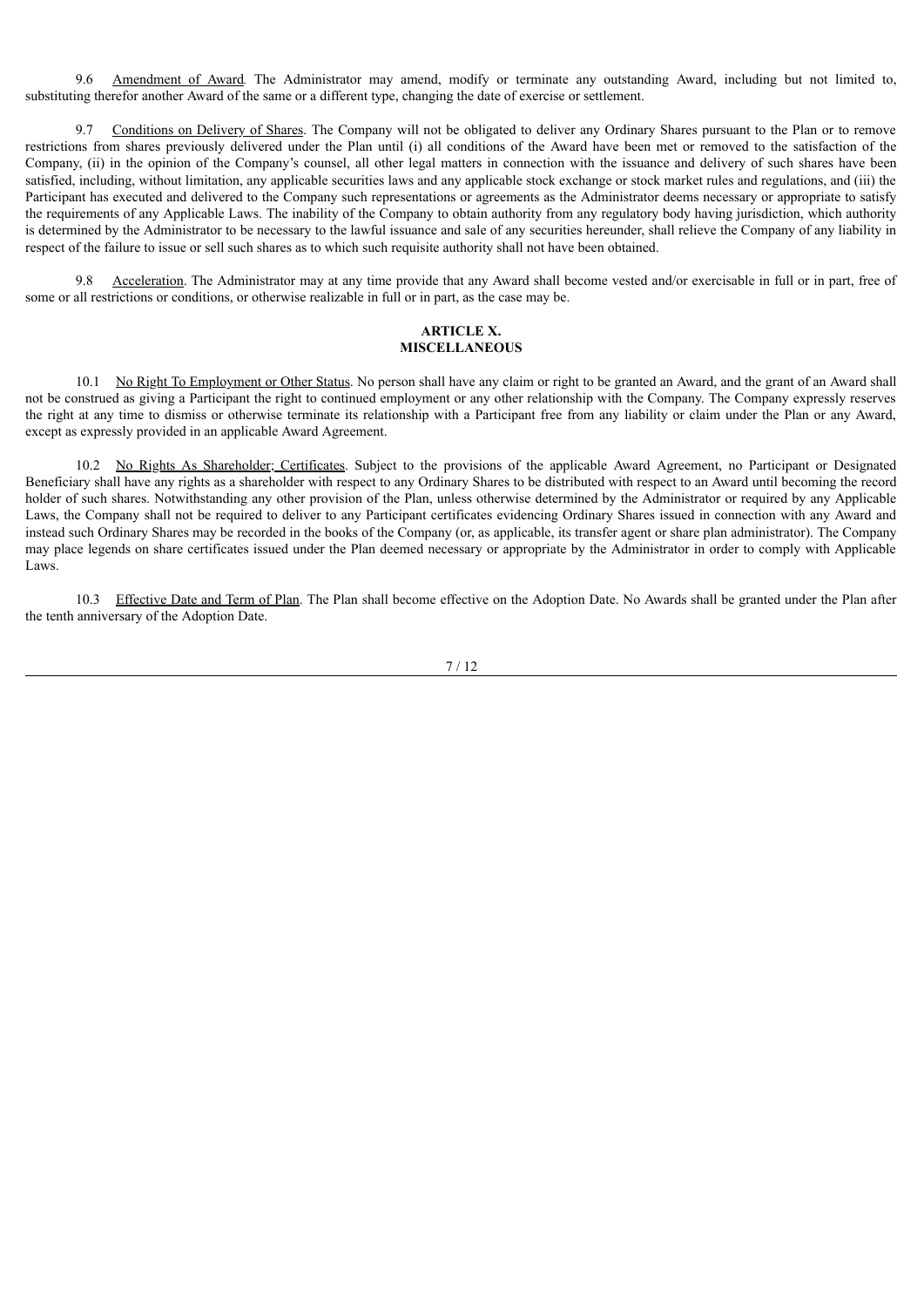10.4 Amendment of Plan. At any time and from time to time, the Board may terminate, amend or modify the Plan; provided, however, that (a) to the extent necessary and desirable to comply with Applicable Laws or stock exchange rules, the Company shall obtain shareholder approval of any Plan amendment in such a manner and to such a degree as required, unless the Company decides to follow home country practice, and (b) unless the Company decides to follow home country practice, shareholder approval is required for any amendment to the Plan that (i) increases the number of Ordinary Shares available under the Plan (other than any adjustment as provided by Article VIII), or (ii) permits the Administrator to extend the term of the Plan or the exercise period for an Option beyond ten years from the date of grant.

10.5 Limitations on Liability. Notwithstanding any other provisions of the Plan, no individual acting as a director, officer, other employee or agent of the Company will be liable to any Participant, former Participant, spouse, beneficiary, or any other person for any claim, loss, liability, or expense incurred in connection with the Plan or any Award, nor will such individual be personally liable with respect to the Plan because of any contract or other instrument he or she executes in his or her capacity as an Administrator, director, officer, other employee or agent of the Company. The Company will indemnify and hold harmless each director, officer, other employee and agent of the Company to whom any duty or power relating to the administration or interpretation of the Plan has been or will be granted or delegated, against any cost or expense (including, without limitation, attorneys' fees) or liability (including, without limitation, any sum paid in settlement of a claim with the Administrator's approval) arising out of any act or omission to act concerning this Plan unless arising out of such person's own fraud or bad faith.

10.6 Data Privacy. As a condition of receipt of any Award, each Participant explicitly and unambiguously consents to the collection, use and transfer, in electronic or other form, of personal data as described in this paragraph by and among, as applicable, the Company and its subsidiaries and affiliates for the exclusive purpose of implementing, administering and managing the Participant's participation in the Plan. The Company and its subsidiaries and affiliates may hold certain personal information about a Participant, including but not limited to, the Participant's name, home address and telephone number, date of birth, social security or insurance number or other identification number, salary, nationality, job title(s), any shares held in the Company or any of its subsidiaries and affiliates, details of all Awards, in each case, for the purpose of implementing, managing and administering the Plan and Awards (the "**Data**"). The Company and its subsidiaries and affiliates may transfer the Data amongst themselves as necessary for the purpose of implementation, administration and management of a Participant's participation in the Plan, and the Company and its subsidiaries and affiliates may each further transfer the Data to any third parties assisting the Company in the implementation, administration and management of the Plan. These recipients may be located in the Participant's country, or elsewhere, and the Participant's country may have different data privacy laws and protections than the recipients' country. Through acceptance of an Award, each Participant authorizes such recipients to receive, possess, use, retain and transfer the Data, in electronic or other form, for the purposes of implementing, administering and managing the Participant's participation in the Plan, including, without limitation, any requisite transfer of such Data as may be required to a broker or other third party with whom the Company or the Participant may elect to deposit any Ordinary Shares. The Data related to a Participant will be held only as long as is necessary to implement, administer, and manage the Participant's participation in the Plan. A Participant may, at any time, view the Data held by the Company with respect to such Participant, request additional information about the storage and processing of the Data with respect to such Participant, recommend any necessary corrections to the Data with respect to the Participant or refuse or withdraw the consents herein in writing, in any case without cost, by contacting his or her local human resources representative. The Company may cancel Participant's ability to participate in the Plan and, in the Administrator's discretion, the Participant may forfeit any outstanding Awards if the Participant refuses or withdraws his or her consents as described herein. For more information on the consequences of refusal to consent or withdrawal of consent, Participants may contact their local human resources representative.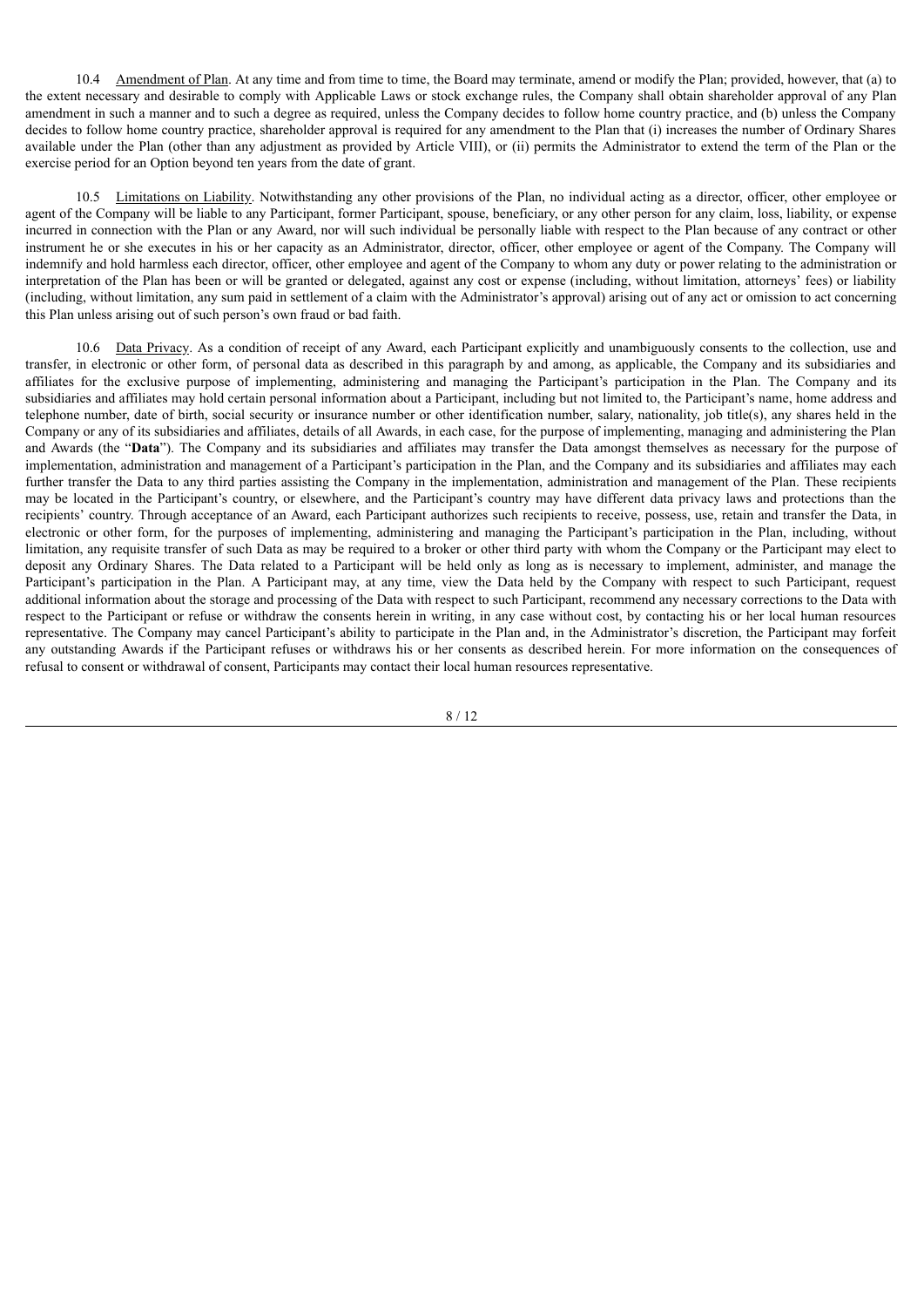10.7 Severability. In the event any portion of the Plan or any action taken pursuant thereto shall be held illegal or invalid for any reason, the illegality or invalidity shall not affect the remaining parts of the Plan, and the Plan shall be construed and enforced as if the illegal or invalid provisions had not been included, and the illegal or invalid action shall be null and void.

10.8 Governing Documents. In the event of any contradiction between the Plan and any Award Agreement or any other written agreement between a Participant and the Company or any Subsidiary of the Company that has been approved by the Administrator, the terms of the Plan shall govern, unless it is expressly specified in such Award Agreement or other written document that a specific provision of the Plan shall not apply.

10.9 Submission to Jurisdiction. By accepting an Award, each Participant irrevocably and unconditionally consents to submit to the exclusive jurisdiction of the courts of New York, for any action arising out of or relating to the Plan (and agrees not to commence any litigation relating thereto except in such courts), and further agrees that service of any process, summons, notice or document by registered mail to the address contained in the records of the Company shall be effective service of process for any litigation brought against it in any such court. By accepting an Award, each Participant irrevocably and unconditionally waives any objection to the laying of venue of any litigation arising out of Plan or Award hereunder in the courts of New York, and further irrevocably and unconditionally waives and agrees not to plead or claim in any such court that any such litigation brought in any such court has been brought in an inconvenient forum. By accepting an Award, each Participant irrevocably and unconditionally waives, to the fullest extent permitted by the Applicable Laws, any and all rights to trial by jury in connection with any litigation arising out of or relating to the Plan or any Award hereunder.

10.10 Governing Law. The provisions of the Plan and all Awards made hereunder shall be governed by and interpreted in accordance with the laws of the Cayman Islands.

10.11 Conformity to Securities Laws. Participant acknowledges that the Plan is intended to conform to the extent necessary with all provisions of the Securities Act and the Exchange Act and any and all regulations and rules promulgated by the U.S. Securities and Exchange Commission thereunder, and state securities laws and regulations. Notwithstanding anything herein to the contrary, the Plan and all Awards granted hereunder shall be administered only in such a manner as to conform to such laws, rules and regulations. To the extent permitted by the Applicable Laws, the Plan and all Award Agreements shall be deemed amended to the extent necessary to conform to such laws, rules and regulations.

10.12 Limitations Applicable to Section 16 Persons. Notwithstanding any other provision of the Plan, the Plan, and any Award granted or awarded to any Participant who is then subject to Section 16 of the Exchange Act, shall be subject to any additional limitations set forth in any applicable exemptive rule under Section 16 of the Exchange Act (including any amendment to Rule 16b-3 of the Exchange Act) that are requirements for the application of such exemptive rule. To the extent permitted by the Applicable Laws, the Plan and Awards granted or awarded hereunder shall be deemed amended to the extent necessary to conform to such applicable exemptive rule.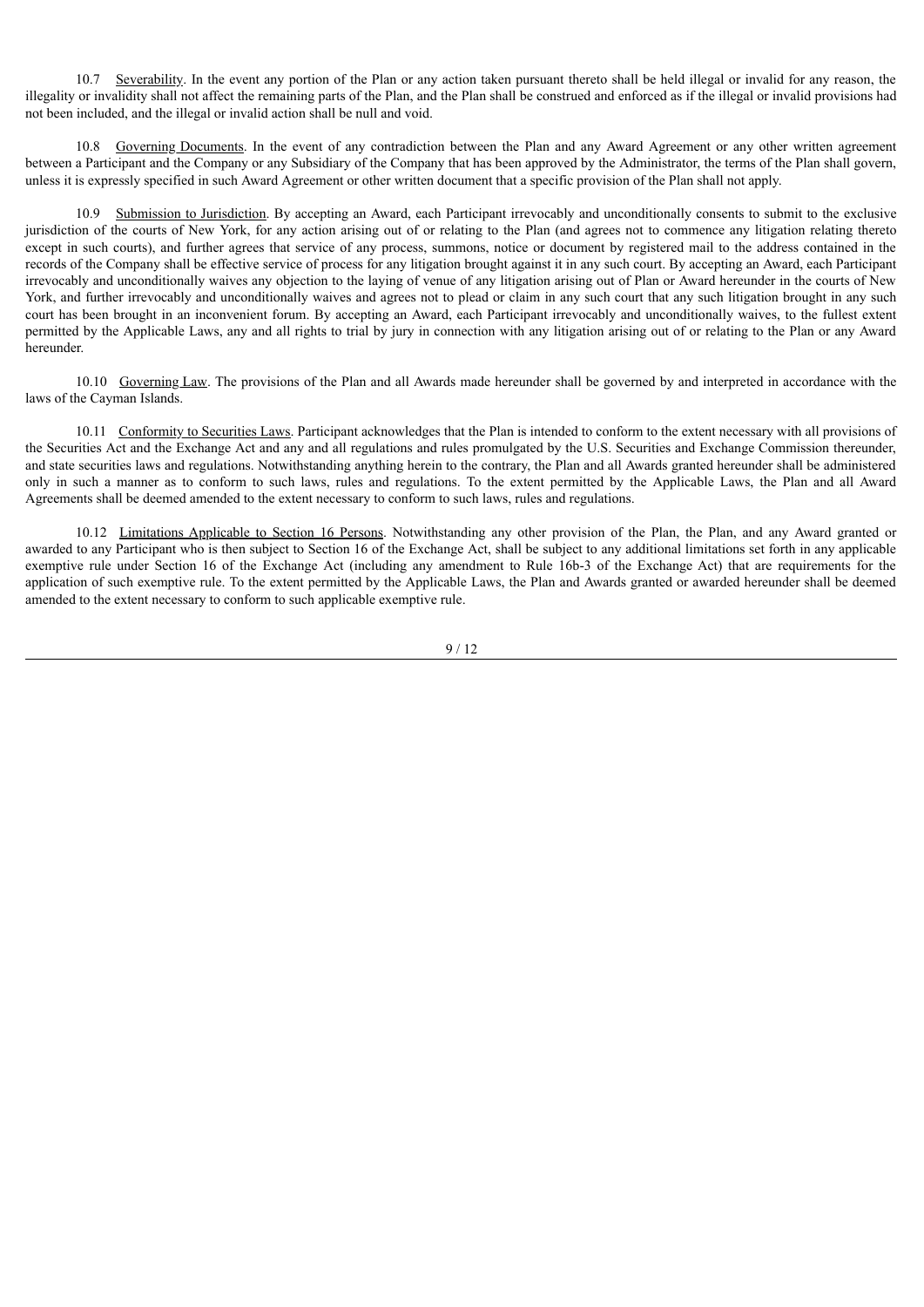10.13 Section 409A. To the extent that the Administrator determines that any Award granted under the Plan is or may become subject to Section 409A of the Code, the Award Agreement evidencing such Award shall incorporate the terms and conditions required by Section 409A of the Code. To the extent applicable, the Plan and the Award Agreements shall be interpreted in accordance with Section 409A of the Code and the U.S. Department of Treasury regulations and other interpretative guidance issued thereunder, including without limitation any such regulation or other guidance that may be issued after the Adoption Date. If an amount payable under an Award as a result of the Participant's termination of employment (other than due to death) occurring while the Participant is a "specified employee" under Section 409A of the Code constitutes a deferral of compensation subject to Section 409A of the Code, then payment of such amount shall not occur until six months and one day after the date of the Participant's termination of employment, except as permitted under Section 409A of the Code. If the Award includes a "series of installment payments" (within the meaning of Section 1.409A-2(b)(2) (iii) of the U.S. Department of Treasury guidance), the Participant's right to the series of installment payments shall be treated as a right to a series of separate payments and not as a right to a single payment, and if the Award includes "dividend equivalents" (within the meaning of Section 1.409A-3(e) of the U.S. Department of Treasury guidance), the Participant's right to the dividend equivalents shall be treated separately from the right to other amounts under the Award. Notwithstanding any provision of the Plan to the contrary, in the event that following the Adoption Date the Administrator determines that any Award may be subject to Section 409A of the Code and related Department of Treasury guidance (including such Department of Treasury guidance as may be issued after the Adoption Date), the Administrator may adopt such amendments to the Plan and the applicable Award agreement or adopt other policies and procedures (including amendments, policies and procedures with retroactive effect), or take any other actions, that the Administrator determines are necessary or appropriate to (a) exempt the Award from Section 409A of the Code and/or preserve the intended tax treatment of the benefits provided with respect to the Award, or (b) comply with the requirements of Section 409A of the Code and related U.S. Department of Treasury guidance.

#### **ARTICLE XI. DEFINITIONS AND CONSTRUCTION**

Wherever the following terms are used in the Plan, they shall have the meanings specified below, unless the context clearly indicates otherwise. The singular pronoun shall include the plural where the context so indicates.

11.1 "*Adoption Date*" means June 17, 2022.

11.2 "*Administrator*" means the Board or any authorized officer to the extent that the Board's powers or authority under the Plan have been delegated to such officer. Except otherwise determined by the Board, such Administrator shall initially being the Chief Executive Officer of the Company.

11.3 "*Applicable Laws*" means legal requirements relating to the Plan and the Awards under applicable provisions of the corporate, securities, tax and other laws, rules, regulations and government orders, and the rules of any applicable stock exchange or national market system, of any jurisdiction applicable to Awards granted to residents therein.

11.4 "*Award*" means, individually or collectively, a grant under the Plan of Options, Restricted Shares, Restricted Share Units or Other Share-Based Awards.

11.5 "*Award Agreement*" means a written agreement evidencing an Award, which agreements may be in electronic medium and shall contain such terms and conditions with respect to an Award as the Administrator shall determine, consistent with and subject to the terms and conditions of the Plan.

- 11.6 "*Board*" means the Board of Directors of the Company.
- 11.7 "*Code*" means the U.S. Internal Revenue Code of 1986, as amended.

11.8 "*Company*" means I-Mab 天境生物, an exempted company incorporated under the Laws of the Cayman Islands, or any successor thereto.

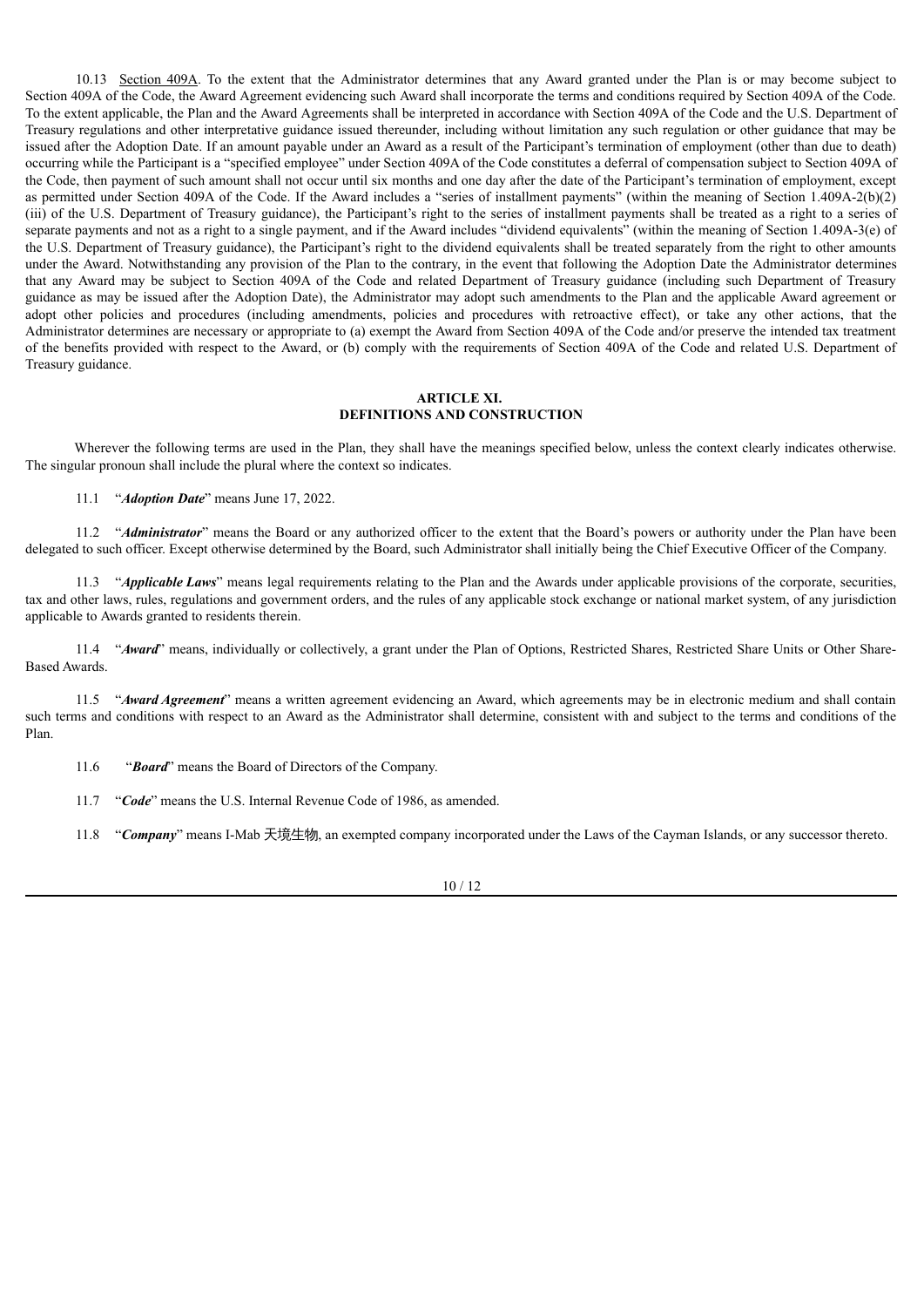11.9 "*Consultant*" means any consultant or adviser if: (a) the consultant or adviser renders bona fide services to the Company; (b) the services rendered by the consultant or adviser are not in connection with the offer or sale of securities in a capital-raising transaction and do not directly or indirectly promote or maintain a market for the Company's securities; and (c) the consultant or adviser is a natural person who has contracted directly with the Service Recipient to render such services. For the avoidance of doubt, each member of the scientific advisory board of the Company is a Consultant.

11.10 "*Director*" means a member of the Board.

11.11 "*Dividend Equivalents*" shall have the meaning of Section 1.409A-3(e) of the U.S. Department of Treasury guidance.

11.12 "*Employee*" means any person, including, without limitation, officers and Directors, employed by the Company or any parent or subsidiary of the Company.

11.13 "*Exchange Act*" means the U.S. Securities Exchange Act of 1934, as amended.

11.14 "*Fair Market Value*" means, as of any date, the value of Ordinary Share determined as follows:

(a) If the Ordinary Shares are listed on one or more established stock exchanges or national market systems, including without limitation, the New York Stock Exchange or the NASDAQ Stock Market, its Fair Market Value shall be the closing sales price for such shares (or the closing bid, if no sales were reported) as quoted on the principal exchange or system on which the Ordinary Shares are listed (as determined by the Administrator) on the date of determination (or, if no closing sales price or closing bid was reported on that date, as applicable, on the last trading date such closing sales price or closing bid was reported), as reported on the website maintained by such exchange or market system or such other source as the Administrator deems reliable; or

(b) In the absence of an established market for the Ordinary Shares of the type described in (a) above, the Fair Market Value thereof shall be determined by the Administrator in good faith and in its discretion by reference to (i) the placing price of the latest private placement of the Ordinary Shares and the development of the Company's business operations and the general economic and market conditions since such latest private placement, (ii) other third party transactions involving the Ordinary Shares and the development of the Company's business operation and the general economic and market conditions since such transaction, (iii) an independent valuation of the Ordinary Shares, or (iv) such other methodologies or information as the Administrator determines to be indicative of Fair Market Value.

11.15 "*Grant Date*" means the date as set forth in the Award Agreement.

11.16 "*Incentive Stock Option*" or "*ISO*" means an Option that is intended to meet the requirements of Section 422 of the Code or any successor provision thereto.

11.17 "*Non-Qualified Stock Options*" means an Option that is not intended to be an Incentive Stock Option.

11.18 "*Option*" means an option to purchase Ordinary Shares. An Option may be either an Incentive Stok Option or a Non-Qualified Stock Option.

11.19 "*Ordinary Shares*" means the ordinary shares par value US\$0.0001 each of the Company.

11.20 "*Other Share-Based Awards*" means other Awards of Ordinary Shares, and other Awards that are valued in whole or in part by reference to, or are otherwise based on, Ordinary Shares or other property.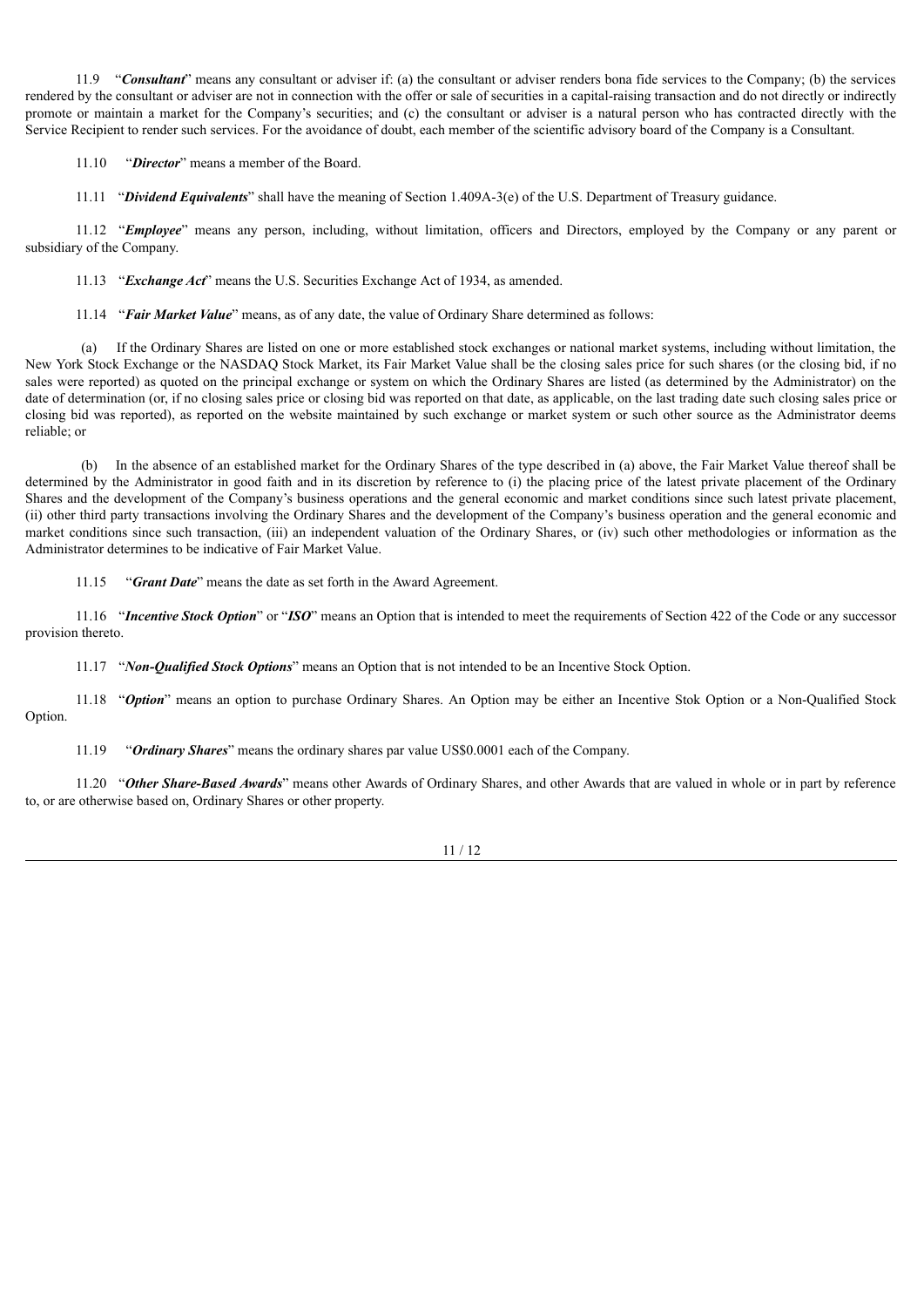11.21 "*Parent*" means a parent corporation under Section 424(e) of the Code.

11.22 "*Participant*" means a Service Provider who has been granted an Award under the Plan.

11.23 "*Performance Conditions*" means the criteria and objectives, as established by the Board, which shall be satisfied or met to measure the grant or exercisability of all or a portion of an Restricted Share Unit during the applicable period under this Plan. In the sole discretion of the Board, the Board may amend or adjust the Performance Conditions or other terms and conditions of an outstanding award in recognition of any adjustment events.

11.24 "*Related Entity*" means any business, corporation, partnership, limited liability company or other entity in which the Company, a Parent or Subsidiary of the Company holds a substantial ownership interest, directly or indirectly, or controls through contractual arrangements and consolidates the financial results according to applicable accounting standards, but which is not a Subsidiary and which the Board designates as a Related Entity for purposes of the Plan.

11.25 "*Restricted Share*" means an Ordinary Share awarded to a Participant as determined by the Administrator that is subject to certain restrictions and may be subject to risk of forfeiture/repurchase.

11.26 "*Restricted Share Unit*" means an unfunded, unsecured right to receive, on the applicable settlement date, one Ordinary Share or an amount in cash or other consideration determined by the Administrator equal to the value thereof as of such payment date, which right may be subject to certain vesting conditions and other restrictions.

11.27 "*Securities Act*" means the U.S. Securities Act of 1933, as amended.

11.28 "*Service Provider*" means an Employee, Consultant, Director or other service providers that the Administrator deems appropriate.

11.29 "*Subsidiary*" means any corporation or other entity of which a majority of the outstanding voting shares or voting power is beneficially owned directly or indirectly by the Company.

**\* \* \***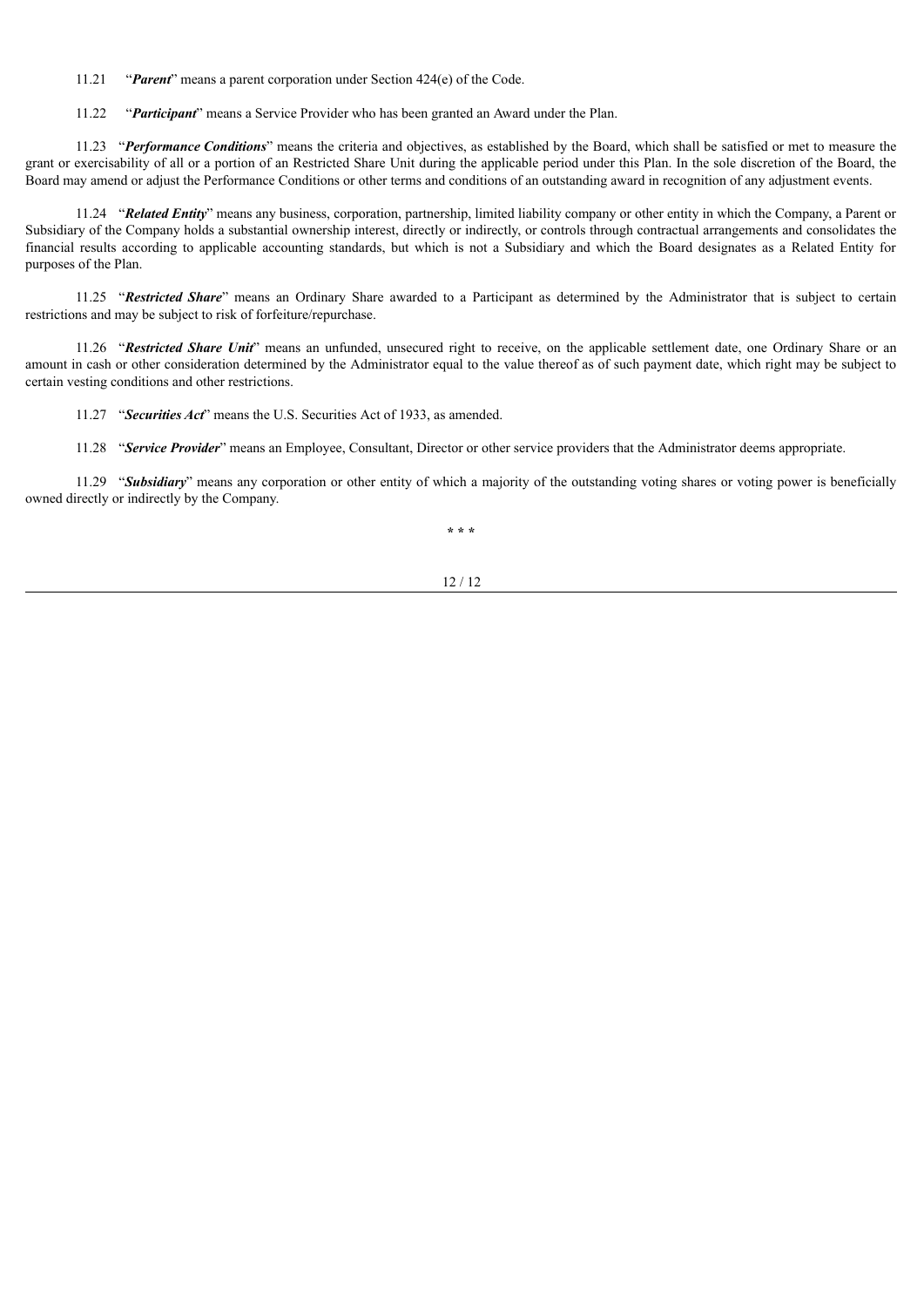#### CONSENT OF INDEPENDENT REGISTERED PUBLIC ACCOUNTING FIRM

<span id="page-24-0"></span>We hereby consent to the incorporation by reference in this Registration Statement on Form S-8 of I-Mab of our report dated April 29, 2022 relating to the financial statements and the effectiveness of internal control over financial reporting, which appears in I-Mab's Annual Report on Form 20-F for the year ended December 31, 2021.

/s/ PricewaterhouseCoopers Zhong Tian LLP Shanghai, the People's Republic of China June 17, 2022